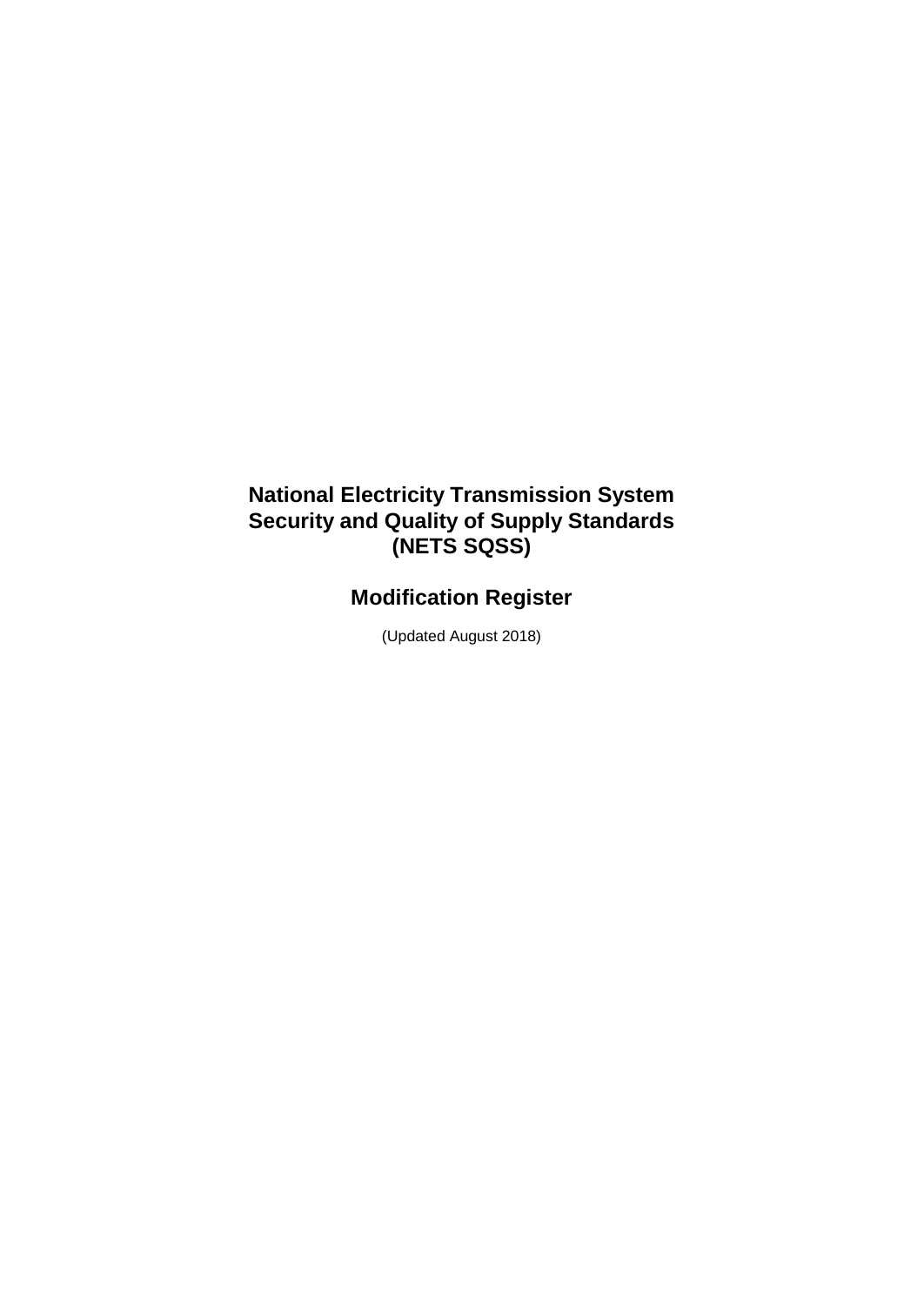#### **Modification Summary**

Dates in **bold** are confirmed dates, while dates in *italics* are anticipated dates for future milestones.

| <b>SQSS</b><br><b>GSR</b><br>No. | <b>Title</b>                                                                | <b>Proposal Raised</b><br>Modification | Stage<br>Workgroup | Previous<br>Workgroup<br>Meeting | Workgroup<br>Meeting<br>Next | Approved<br>lane<br>Workgroup<br>௳<br>Review<br>Report<br>λq | Published<br>Š   | <b>I/C Closed</b> | Responses<br>Received | $\mathbf{c}$<br>Modification<br>Authority<br>Report<br>Submitted | <b>Authority</b><br>Decision | Implementation<br>Date |
|----------------------------------|-----------------------------------------------------------------------------|----------------------------------------|--------------------|----------------------------------|------------------------------|--------------------------------------------------------------|------------------|-------------------|-----------------------|------------------------------------------------------------------|------------------------------|------------------------|
| 016                              | <b>Embedded Generation</b><br>Assumptions                                   | 22 July<br>2013                        | $\rightarrow$      | 11<br><b>January</b><br>2017     | $\rightarrow$                | 4 Dec<br>2017                                                | 6 Dec<br>2017    | 3 Jan<br>2018     | $\rightarrow$         | 28 Feb<br>2018                                                   | 25 May<br>2018               | <b>TBC</b>             |
| 018                              | Treatment of Sub-<br>Synchronous Oscillations in<br>the NETS SQSS           | 4 December<br>2013                     | $\rightarrow$      | $\rightarrow$                    | $\rightarrow$                | 2 Dec<br>2015                                                | 11 April<br>2016 | 09 May<br>2016    | $\rightarrow$         | 31 Jan<br>2017                                                   | 7 March<br>2017              | <b>TBC</b>             |
| 022                              | Security and Economy<br><b>Required Transfer Conditions</b>                 | 1 June 2016                            | $\rightarrow$      | 24 May<br>2014                   | <b>TBC</b>                   |                                                              |                  |                   |                       |                                                                  |                              |                        |
| 023                              | Clarification of the N-1-1<br>Requirements and minor<br>housekeeping change | 9 May 2018                             | $\mathbf{x}$       | $\boldsymbol{x}$                 | $\boldsymbol{x}$             | $\boldsymbol{\mathsf{x}}$                                    | 25 June<br>2018  | 20 July<br>2018   | $\rightarrow$         | 24 Aug<br>2018                                                   |                              |                        |
| 024                              | <b>National Grid Legal</b><br><b>Separation Changes</b>                     | 9 May 2018                             | $\boldsymbol{x}$   | $\boldsymbol{x}$                 | $\mathbf{x}$                 | $\boldsymbol{\mathsf{x}}$                                    | 08 June<br>2016  | 05 July<br>2018   | $\rightarrow$         | 24 Aug<br>2018                                                   |                              |                        |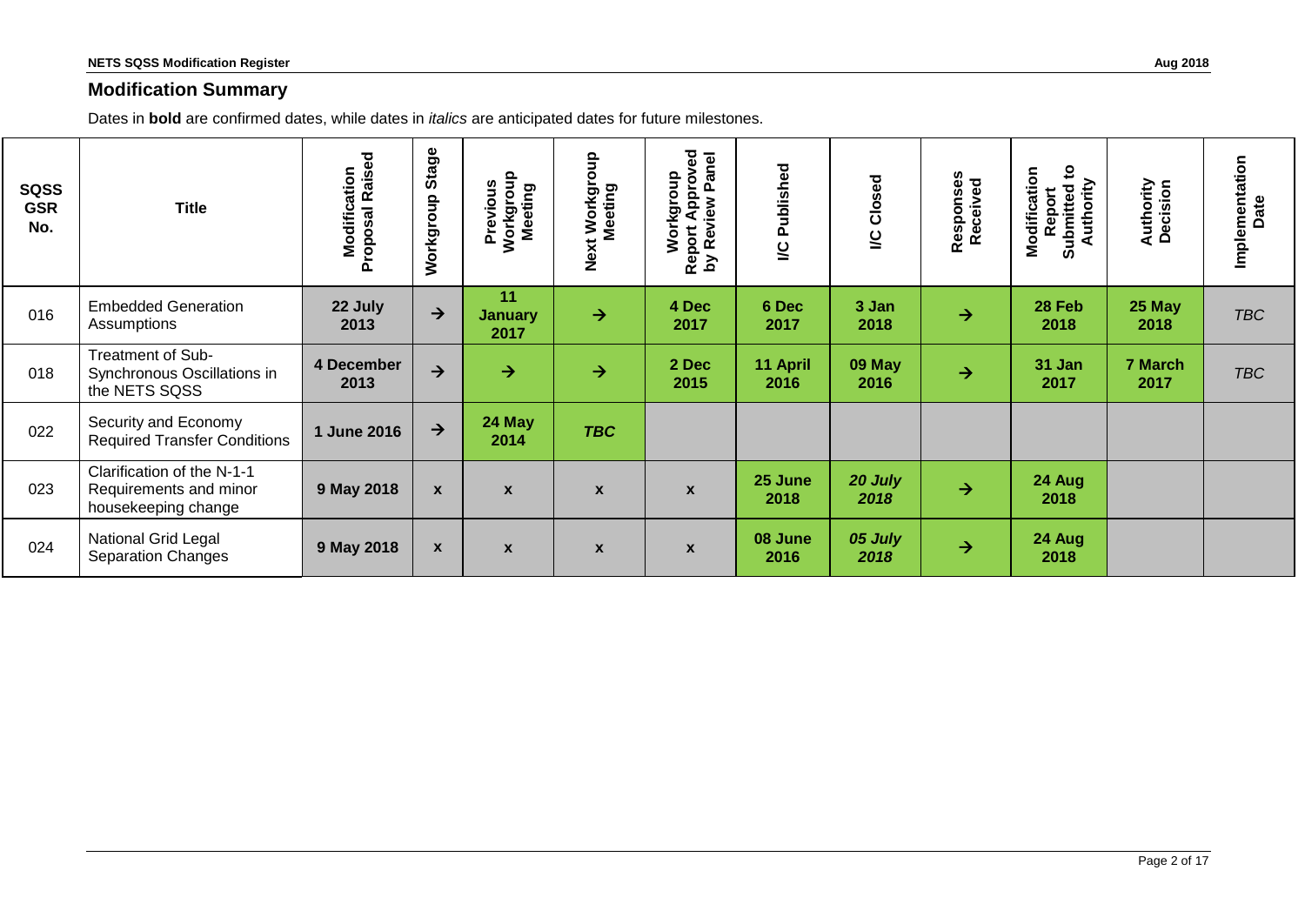### **Ongoing Modifications**

| 016                                                                                                                                                                                                                                                                                                                                                                                                                                                                                                                                                                                                                                                                                                                                                                                                                                                                                                                                                                                                                                                                                                                                                                               |                                                                                                                                                                                                                                                                                                                                                                                                                                                                                                                                                                                                                                                                                                                                                                                                                                                                                                                                                                                                                                                                                                                                                                                                                                                                                                                                                                                             |
|-----------------------------------------------------------------------------------------------------------------------------------------------------------------------------------------------------------------------------------------------------------------------------------------------------------------------------------------------------------------------------------------------------------------------------------------------------------------------------------------------------------------------------------------------------------------------------------------------------------------------------------------------------------------------------------------------------------------------------------------------------------------------------------------------------------------------------------------------------------------------------------------------------------------------------------------------------------------------------------------------------------------------------------------------------------------------------------------------------------------------------------------------------------------------------------|---------------------------------------------------------------------------------------------------------------------------------------------------------------------------------------------------------------------------------------------------------------------------------------------------------------------------------------------------------------------------------------------------------------------------------------------------------------------------------------------------------------------------------------------------------------------------------------------------------------------------------------------------------------------------------------------------------------------------------------------------------------------------------------------------------------------------------------------------------------------------------------------------------------------------------------------------------------------------------------------------------------------------------------------------------------------------------------------------------------------------------------------------------------------------------------------------------------------------------------------------------------------------------------------------------------------------------------------------------------------------------------------|
| <b>Embedded Generation Assumptions</b>                                                                                                                                                                                                                                                                                                                                                                                                                                                                                                                                                                                                                                                                                                                                                                                                                                                                                                                                                                                                                                                                                                                                            |                                                                                                                                                                                                                                                                                                                                                                                                                                                                                                                                                                                                                                                                                                                                                                                                                                                                                                                                                                                                                                                                                                                                                                                                                                                                                                                                                                                             |
| Vandad Hamidi (NGET)                                                                                                                                                                                                                                                                                                                                                                                                                                                                                                                                                                                                                                                                                                                                                                                                                                                                                                                                                                                                                                                                                                                                                              |                                                                                                                                                                                                                                                                                                                                                                                                                                                                                                                                                                                                                                                                                                                                                                                                                                                                                                                                                                                                                                                                                                                                                                                                                                                                                                                                                                                             |
| 22 July 2013                                                                                                                                                                                                                                                                                                                                                                                                                                                                                                                                                                                                                                                                                                                                                                                                                                                                                                                                                                                                                                                                                                                                                                      |                                                                                                                                                                                                                                                                                                                                                                                                                                                                                                                                                                                                                                                                                                                                                                                                                                                                                                                                                                                                                                                                                                                                                                                                                                                                                                                                                                                             |
| <b>Modification Description</b>                                                                                                                                                                                                                                                                                                                                                                                                                                                                                                                                                                                                                                                                                                                                                                                                                                                                                                                                                                                                                                                                                                                                                   | <b>Progress</b>                                                                                                                                                                                                                                                                                                                                                                                                                                                                                                                                                                                                                                                                                                                                                                                                                                                                                                                                                                                                                                                                                                                                                                                                                                                                                                                                                                             |
| GSR016 was raised to specify how embedded generation should be treated in<br>Chapter 4 MITS studies. The GSR009 modification to the NETS SQSS in 2011<br>specified certain scaling factors for various types of generation (based on fuel<br>type) with different scaling factors under the economy and security criteria.<br>These scaling factors are only considered for "large" power stations (i.e.<br>generation over 100MW in England and Wales).<br>Boundary transfer calculations are performed assuming static net demand within<br>the boundaries. The net demand is supplied to transmission companies as part<br>of Week 24 Data submissions from the DNOs. Given the increase in the<br>penetration of embedded generation, it is no longer possible to accurately<br>calculate boundary transfers without considering the impact of embedded<br>generators within the boundaries. To date, there is no standard treatment of<br>embedded generation in the DNO submissions, leading to various assumptions<br>It is therefore recommended to amend the NETS SQSS to explicitly specify how<br>to include the impact of small and medium power stations on boundary | <b>Modification Proposal</b><br>The Modification Proposal was proposed at the NETS SQSS Review Panel<br>meeting on 22 July 2013 where the NETS SQSS Review Panel determined that<br>the Modification Proposal will progress to a Workgroup, subject to ratification of<br>the Terms of Reference.<br>Workgroup<br>The NETS SQSS Review Panel determined that a Workgroup was required to<br>investigate these issues. The Terms of Reference have been agreed by the<br>NETS SQSS Review Panel and a Workgroup has been established with<br>Workgroup Meetings in progress. The Draft Workgroup Report is currently being<br>reviewed by the Workgroup.<br><b>Industry Consultation</b><br>GSR016 was published for Industry Consultation on 6 December 2017 and<br>closed on 3 January 2018.<br><b>Modification Report</b><br>The GSR016 Modification Report was submitted to the Authority on 28 February<br>2018.<br><b>Authority Decision &amp; Implementation</b><br>The Authority approved GSR016 on 25 May 2018. The Authority also made a<br>decision to delay the implementation of GSR018 and issue a second Industry<br>Consultation to include both GSR016 and GSR018, so that both modifications<br>can be implemented together. The Authority has not yet issued the statutory<br>consultation to modify the licenses and will do so at an appropriate time in the<br>future. |
|                                                                                                                                                                                                                                                                                                                                                                                                                                                                                                                                                                                                                                                                                                                                                                                                                                                                                                                                                                                                                                                                                                                                                                                   |                                                                                                                                                                                                                                                                                                                                                                                                                                                                                                                                                                                                                                                                                                                                                                                                                                                                                                                                                                                                                                                                                                                                                                                                                                                                                                                                                                                             |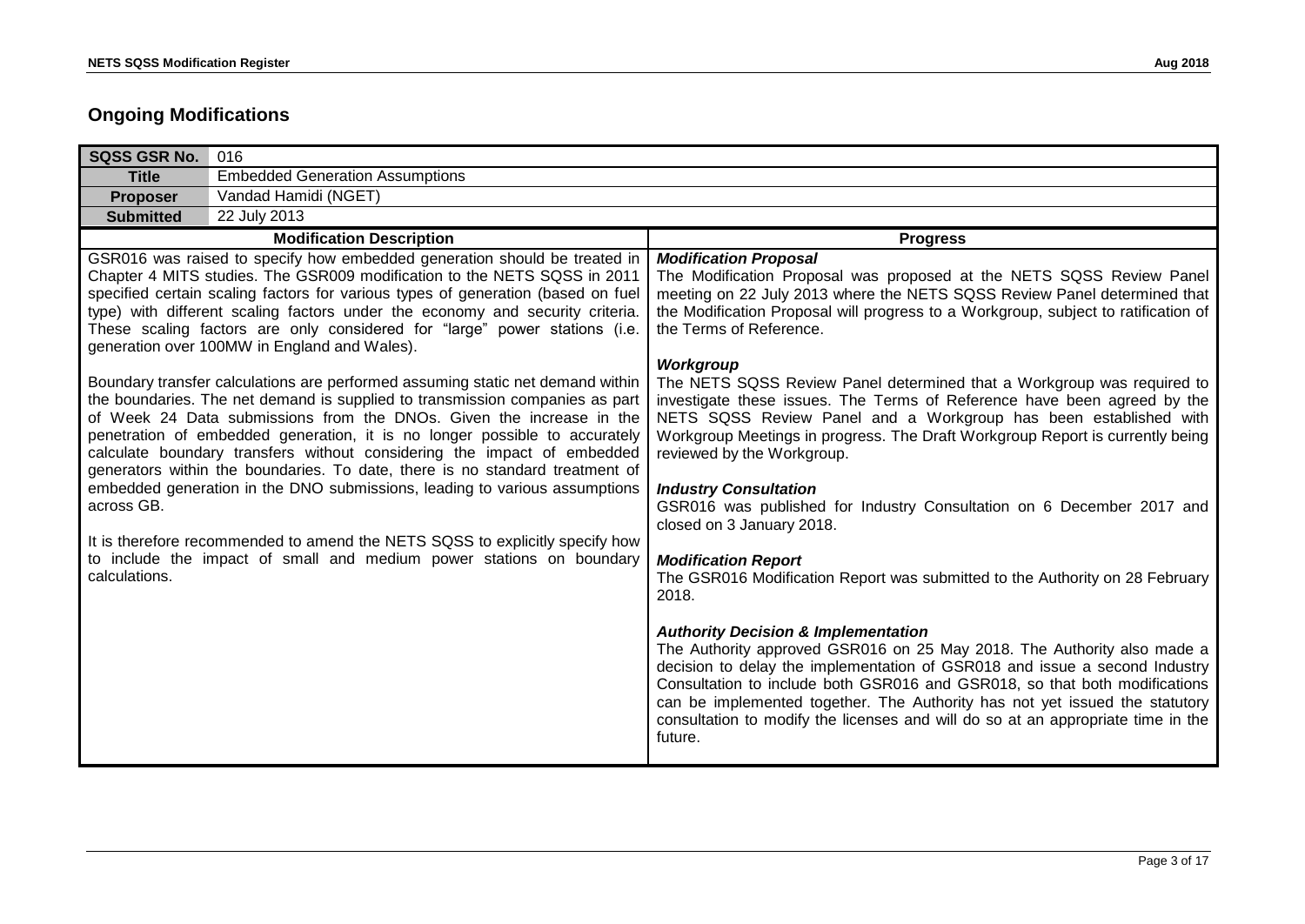| SQSS GSR No.<br>018                                                                                                                                                                                                                                                                                                                                                                                                                                                                                                                               |                                                                                                                                                                                                                                                                                                                                                                                                                                                                                                        |
|---------------------------------------------------------------------------------------------------------------------------------------------------------------------------------------------------------------------------------------------------------------------------------------------------------------------------------------------------------------------------------------------------------------------------------------------------------------------------------------------------------------------------------------------------|--------------------------------------------------------------------------------------------------------------------------------------------------------------------------------------------------------------------------------------------------------------------------------------------------------------------------------------------------------------------------------------------------------------------------------------------------------------------------------------------------------|
| Treatment of Sub-Synchronous Oscillations in the NETS SQSS<br><b>Title</b>                                                                                                                                                                                                                                                                                                                                                                                                                                                                        |                                                                                                                                                                                                                                                                                                                                                                                                                                                                                                        |
| Graham Stein (NGET)<br><b>Proposer</b>                                                                                                                                                                                                                                                                                                                                                                                                                                                                                                            |                                                                                                                                                                                                                                                                                                                                                                                                                                                                                                        |
| 4 December 2013<br><b>Submitted</b>                                                                                                                                                                                                                                                                                                                                                                                                                                                                                                               |                                                                                                                                                                                                                                                                                                                                                                                                                                                                                                        |
| <b>Modification Description</b>                                                                                                                                                                                                                                                                                                                                                                                                                                                                                                                   | <b>Progress</b>                                                                                                                                                                                                                                                                                                                                                                                                                                                                                        |
| A number of Transmission Licensees and Transmission Users are in the<br>process of enhancing their networks or connecting generation using Series<br>Capacitor and / or HVDC technology. Both of these types of equipment can<br>cause sub-synchronous oscillations (SSO) to occur by interacting with other<br>User's equipment in the form of sub-synchronous resonance (SSR) or sub-<br>synchronous torsional interaction (SSTI).                                                                                                              | <b>Modification Proposal</b><br>The Modification Proposal was proposed at the NETS SQSS Review Panel<br>meeting on 4 December 2013 where the NETS SQSS Review Panel determined<br>that the Modification Proposal will progress to a Workgroup, subject to<br>ratification of the Terms of Reference.                                                                                                                                                                                                   |
| The Grid Code Review Panel Paper: "Suppression of Sub-Synchronous<br>Resonance from Series Compensators" (pp13/54) proposed changes to the Grid<br>Code to place obligations on Transmission Licensees to mitigate SSR where<br>Series Compensation is deployed. The Grid Code Review Panel asked that<br>these proposals be given further consideration in light of concerns raised by<br>Transmission Licensees about how and where any SSR related obligations are<br>expressed within the transmission frameworks. The Grid Code Review Panel | Workgroup<br>The NETS SQSS Review Panel determined that a Workgroup was required to<br>investigate these issues. The Terms of Reference were approved at the 2 April<br>2014 NETS SQSS Review Panel and a Workgroup has been established. The<br>Workgroup Report was presented and approved at the 2 December 2015 NETS<br>SQSS Review Panel. This shall now proceed to industry consultation in due<br>course.                                                                                       |
| also asked whether there was a need to capture SSR and SSTI within the NETS<br>SQSS.                                                                                                                                                                                                                                                                                                                                                                                                                                                              | <b>Industry Consultation</b><br>An Industry Consultation was published on 11 April 2016 with a closing date of<br>09 May 2016.                                                                                                                                                                                                                                                                                                                                                                         |
|                                                                                                                                                                                                                                                                                                                                                                                                                                                                                                                                                   | <b>Modification Report</b><br>A Modification Report that summarises the Industry Consultation responses has<br>been produced and submitted to the Authority for a decision. The Modification<br>was sent back by the authority with a request for further work to be done. The<br>Modification Report was re-submitted to the Authority.                                                                                                                                                               |
|                                                                                                                                                                                                                                                                                                                                                                                                                                                                                                                                                   | <b>Authority Decision &amp; Implementation</b><br>GSR018 was re-submitted to the Authority for a decision on 31 January 2017.<br>The Authority approved the modification on 7 March 2017 and the first Statutory<br>Industry Consultation to amend the licence closed on 19 March 2018. The<br>Authority has decided that this modification is not time critical so a second<br>Industry Consultation will be issued for GSR016 and GSR018, so that both<br>modifications can be implemented together. |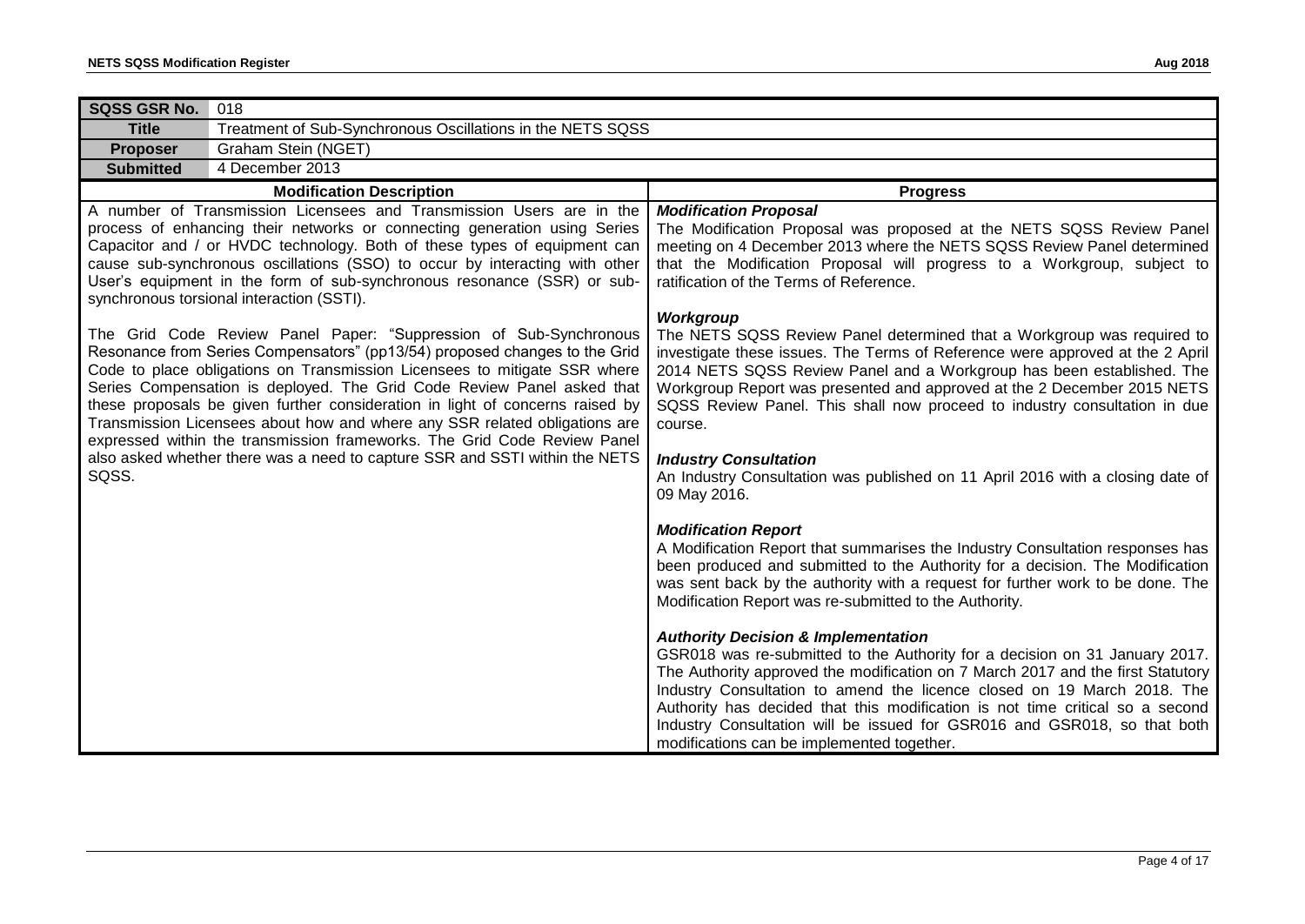| <b>SQSS GSR No.</b>    | 022                                                                                                                                                       |                                                                                                                                                                                                                                                                                                                                                                                                                                                                                                                                                                                                                                     |
|------------------------|-----------------------------------------------------------------------------------------------------------------------------------------------------------|-------------------------------------------------------------------------------------------------------------------------------------------------------------------------------------------------------------------------------------------------------------------------------------------------------------------------------------------------------------------------------------------------------------------------------------------------------------------------------------------------------------------------------------------------------------------------------------------------------------------------------------|
| Title                  | Security and Economy Required Transfer Conditions                                                                                                         |                                                                                                                                                                                                                                                                                                                                                                                                                                                                                                                                                                                                                                     |
| <b>Proposer</b>        | <b>NGET</b>                                                                                                                                               |                                                                                                                                                                                                                                                                                                                                                                                                                                                                                                                                                                                                                                     |
| <b>Submitted</b>       | 1 June 2016                                                                                                                                               |                                                                                                                                                                                                                                                                                                                                                                                                                                                                                                                                                                                                                                     |
|                        | <b>Modification Description</b>                                                                                                                           | <b>Progress</b>                                                                                                                                                                                                                                                                                                                                                                                                                                                                                                                                                                                                                     |
| generation technology. | The Workgroup considers issues and interactions that arise when applying<br>NETS SQSS Section 4 criteria due to the availability of generation and due to | <b>Modification Proposal</b><br>The Modification Proposal was proposed at the NETS SQSS Review Panel<br>meeting on 1 June 2016 where the NETS SQSS Review Panel determined that<br>nominations for the Workgroup would be sent out and Terms of Reference<br>agreed.<br><b>Workgroup</b><br>The amended Terms of Reference were agreed at Panel on 8 February 2017.<br><b>Industry Consultation</b><br>GSR022 has not yet progressed to this stage.<br><b>Modification Report</b><br>GSR022 has not yet progressed to this stage.<br><b>Authority Decision &amp; Implementation</b><br>GSR022 has not yet progressed to this stage. |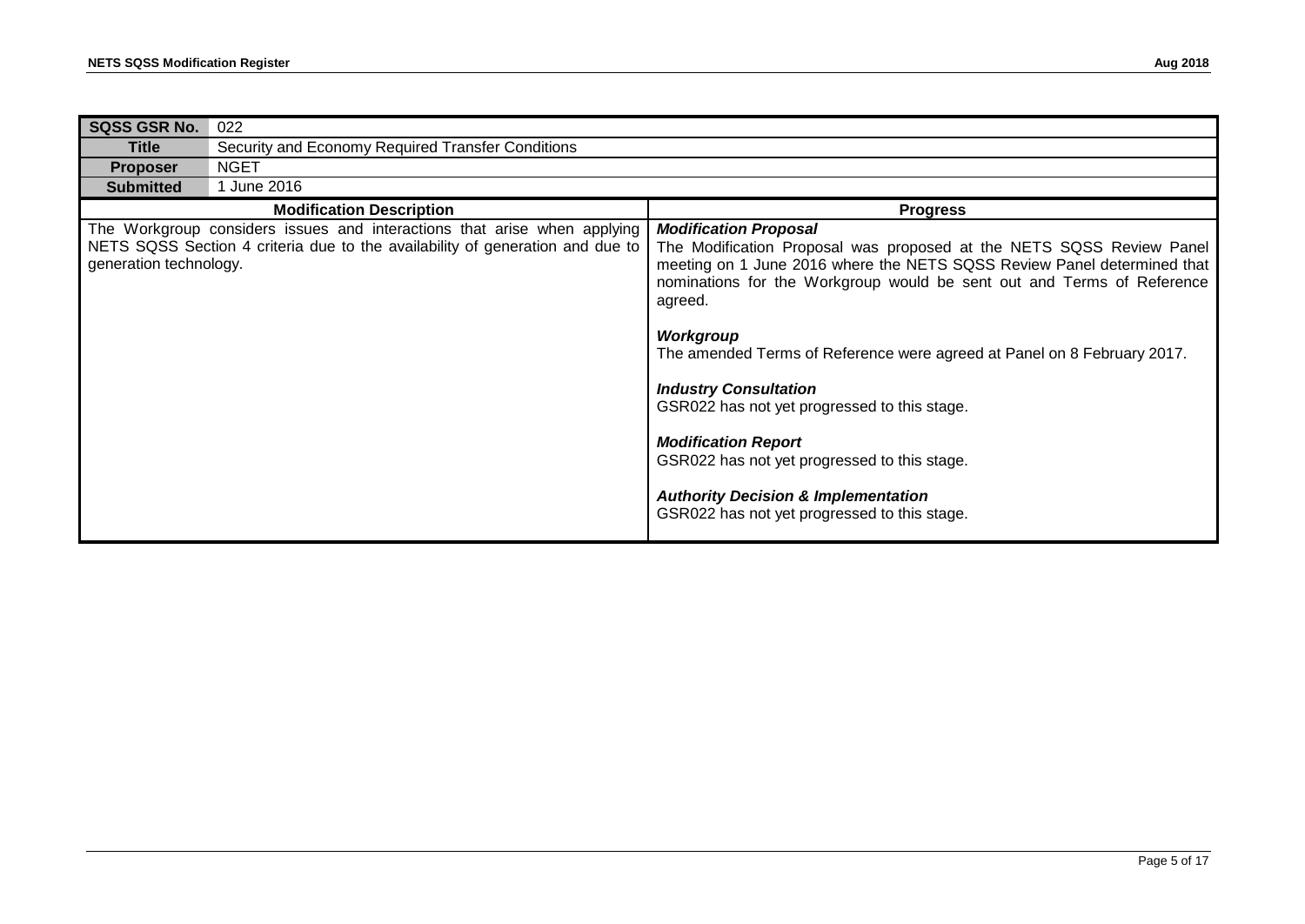| SQSS GSR No.         | 023                                                                                                                                                                                                                                                                                                                                                                                                        |                                                                                                                                                                                                                                                                                                                                                                                                                                                                                                                                                                                                                                                                                                                                                                                                                                                                                                                                            |  |
|----------------------|------------------------------------------------------------------------------------------------------------------------------------------------------------------------------------------------------------------------------------------------------------------------------------------------------------------------------------------------------------------------------------------------------------|--------------------------------------------------------------------------------------------------------------------------------------------------------------------------------------------------------------------------------------------------------------------------------------------------------------------------------------------------------------------------------------------------------------------------------------------------------------------------------------------------------------------------------------------------------------------------------------------------------------------------------------------------------------------------------------------------------------------------------------------------------------------------------------------------------------------------------------------------------------------------------------------------------------------------------------------|--|
| <b>Title</b>         | Clarification of the N-1-1 Requirements and Minor Housekeeping Change                                                                                                                                                                                                                                                                                                                                      |                                                                                                                                                                                                                                                                                                                                                                                                                                                                                                                                                                                                                                                                                                                                                                                                                                                                                                                                            |  |
| <b>Proposer</b>      | Bieshoy Awad (NGET)                                                                                                                                                                                                                                                                                                                                                                                        |                                                                                                                                                                                                                                                                                                                                                                                                                                                                                                                                                                                                                                                                                                                                                                                                                                                                                                                                            |  |
| <b>Submitted</b>     | 9 May 2018                                                                                                                                                                                                                                                                                                                                                                                                 |                                                                                                                                                                                                                                                                                                                                                                                                                                                                                                                                                                                                                                                                                                                                                                                                                                                                                                                                            |  |
|                      | <b>Modification Description</b>                                                                                                                                                                                                                                                                                                                                                                            | <b>Progress</b>                                                                                                                                                                                                                                                                                                                                                                                                                                                                                                                                                                                                                                                                                                                                                                                                                                                                                                                            |  |
| Industry Governance. | The proposal seeks to modify the NETS SQSS to ensure that it reflects the<br>history of the requirement to secure parts of the NETS against a fault outage that<br>takes place during a planned outage (N-1-1 condition). It also proposes a minor<br>housekeeping change to reflect the name change of one Transmission Licensee<br>(SHETL to SHET) in both the NETS SQSS and the corresponding NETS SQSS | <b>Modification Proposal</b><br>The Modification Proposal was proposed at the NETS SQSS Review Panel<br>meeting on 9 May 2018 where the NETS SQSS Review Panel determined that<br>following the review of a draft paper the modification proposal should proceed<br>directly to Industry Consultation as recommended by the Proposer.<br><b>Industry Consultation</b><br>A draft Industry Consultation Document was circulated to the NETS SQSS<br>Review Panel for approval on 1 June 2018. This was then released for Industry<br>Consultation on 25 June 2018 for a period of 20 working days closing on 20 July<br>2018.<br><b>Modification Report</b><br>A Modification Report that summarises the Industry Consultation responses and<br>Panel recommendations has been produced and submitted to the Authority for a<br>decision.<br><b>Authority Decision &amp; Implementation</b><br>GSR023 has not yet progressed to this stage. |  |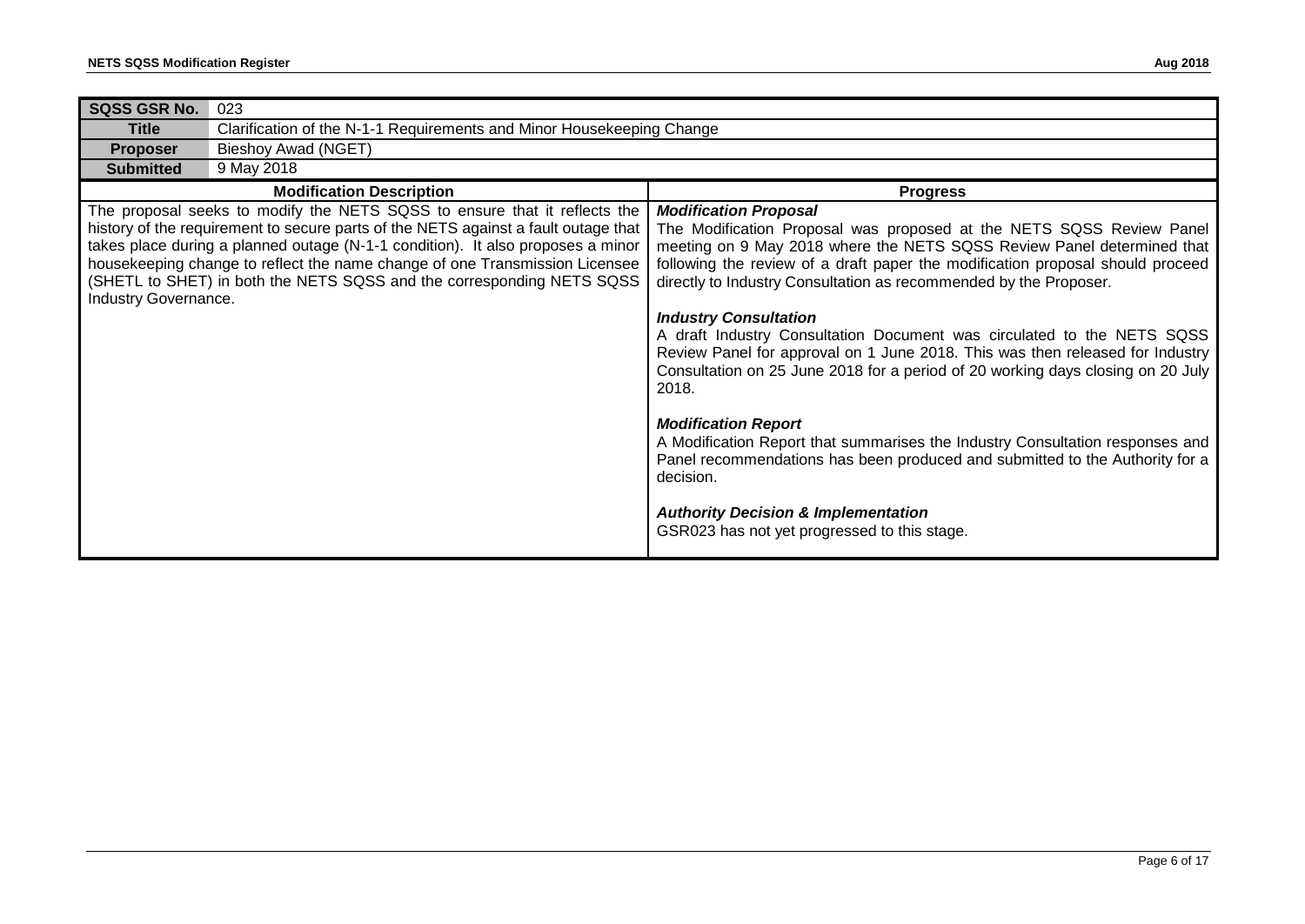| SQSS GSR No.     | 024                                                                                                                                                                                                                                                                         |                                                                                                                                                                                                                                                                                                                                                                                                                                                                                                                                                                                                                                                                                                                                                                                                                                                                                                                                                                                                                                                                    |
|------------------|-----------------------------------------------------------------------------------------------------------------------------------------------------------------------------------------------------------------------------------------------------------------------------|--------------------------------------------------------------------------------------------------------------------------------------------------------------------------------------------------------------------------------------------------------------------------------------------------------------------------------------------------------------------------------------------------------------------------------------------------------------------------------------------------------------------------------------------------------------------------------------------------------------------------------------------------------------------------------------------------------------------------------------------------------------------------------------------------------------------------------------------------------------------------------------------------------------------------------------------------------------------------------------------------------------------------------------------------------------------|
| <b>Title</b>     | National Grid Legal Separation Changes                                                                                                                                                                                                                                      |                                                                                                                                                                                                                                                                                                                                                                                                                                                                                                                                                                                                                                                                                                                                                                                                                                                                                                                                                                                                                                                                    |
| <b>Proposer</b>  | James Martin (NGET)                                                                                                                                                                                                                                                         |                                                                                                                                                                                                                                                                                                                                                                                                                                                                                                                                                                                                                                                                                                                                                                                                                                                                                                                                                                                                                                                                    |
| <b>Submitted</b> | 9 May 2018                                                                                                                                                                                                                                                                  |                                                                                                                                                                                                                                                                                                                                                                                                                                                                                                                                                                                                                                                                                                                                                                                                                                                                                                                                                                                                                                                                    |
|                  | <b>Modification Description</b>                                                                                                                                                                                                                                             | <b>Progress</b>                                                                                                                                                                                                                                                                                                                                                                                                                                                                                                                                                                                                                                                                                                                                                                                                                                                                                                                                                                                                                                                    |
|                  | The proposal seeks to ensure that the National Grid legal separation changes<br>are updated and reflected in the NETS SQSS and the SQSS Industry<br>Governance Framework. The changes will incorporate the new entity National<br>Grid Electricity System Operator (NGESO). | <b>Modification Proposal</b><br>The Modification Proposal was proposed at the NETS SQSS Review Panel<br>meeting on 9 May 2018 where the NETS SQSS Review Panel determined that<br>following the review of a draft paper the modification proposal should proceed<br>directly to Industry Consultation as recommended by the Proposer.<br><b>Industry Consultation</b><br>A draft Industry Consultation Document was circulated to the NETS SQSS<br>Review Panel for approval on 24 May 2018. This was then released for Industry<br>Consultation on 8 June 2018 for a period of 20 working days closing on 5 July<br>2018. A summary of the Industry Consultation responses will be submitted as a<br>late paper to the July NETS SQSS Review Panel.<br><b>Modification Report</b><br>A Modification Report that summarises the Industry Consultation responses and<br>Panel recommendations has been produced and submitted to the Authority for a<br>decision.<br><b>Authority Decision &amp; Implementation</b><br>GSR024 has not yet progressed to this stage. |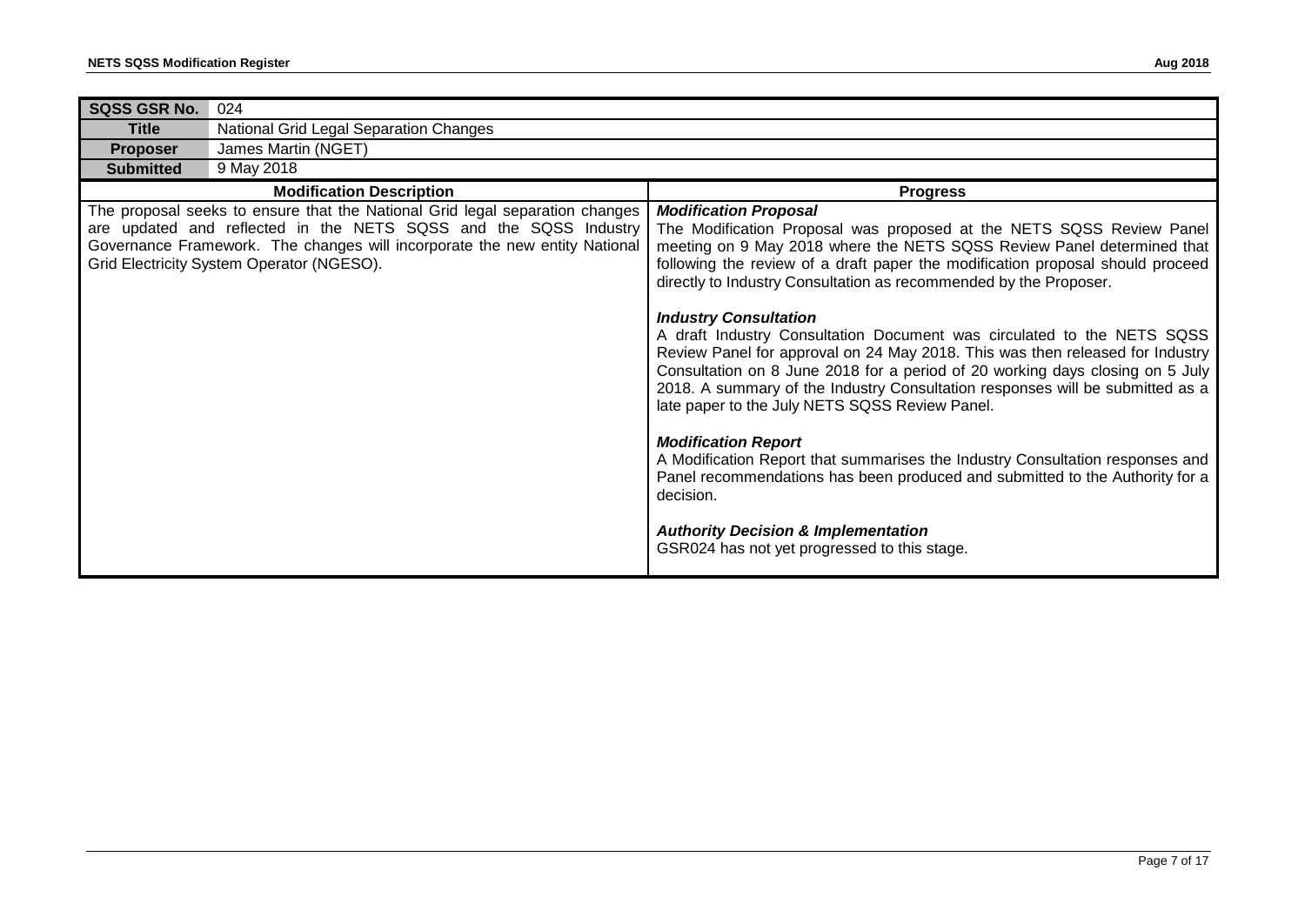#### **Concluded Modifications**

| <b>SQSS GSR No.</b> | 008                                                                                                  |                                                                                                                                                                                                                                        |  |
|---------------------|------------------------------------------------------------------------------------------------------|----------------------------------------------------------------------------------------------------------------------------------------------------------------------------------------------------------------------------------------|--|
| Title               | Regional Variations and Wider Issues                                                                 |                                                                                                                                                                                                                                        |  |
| <b>Proposer</b>     | NETS SQSS Review Panel Secretary on behalf of the Three Transmission Licensees (SHETL, SPT and NGET) |                                                                                                                                                                                                                                        |  |
| <b>Submitted</b>    | 2008                                                                                                 |                                                                                                                                                                                                                                        |  |
|                     | <b>Modification Description</b>                                                                      | <b>Progress</b>                                                                                                                                                                                                                        |  |
|                     | GSR008 seeks to undertake a "fundamental review" of the NETS SQSS.                                   | <b>Modification Proposal</b>                                                                                                                                                                                                           |  |
|                     |                                                                                                      | Workgroup                                                                                                                                                                                                                              |  |
|                     |                                                                                                      | <b>Industry Consultation</b><br>An Industry Consultation was published on 23 April 2010 with a closing date of 4<br>June 2010. A number of responses were received.                                                                    |  |
|                     |                                                                                                      | <b>Modification Report</b><br>A Modification Report has been prepared and submitted to the Authority for a<br>decision.                                                                                                                |  |
|                     |                                                                                                      | <b>Authority Decision &amp; Implementation</b><br>GSR008 was submitted to the Authority for a decision on 19 October 2011. The<br>Authority made a decision on 4 July 2016 and the modification was implemented<br>on 8 February 2017. |  |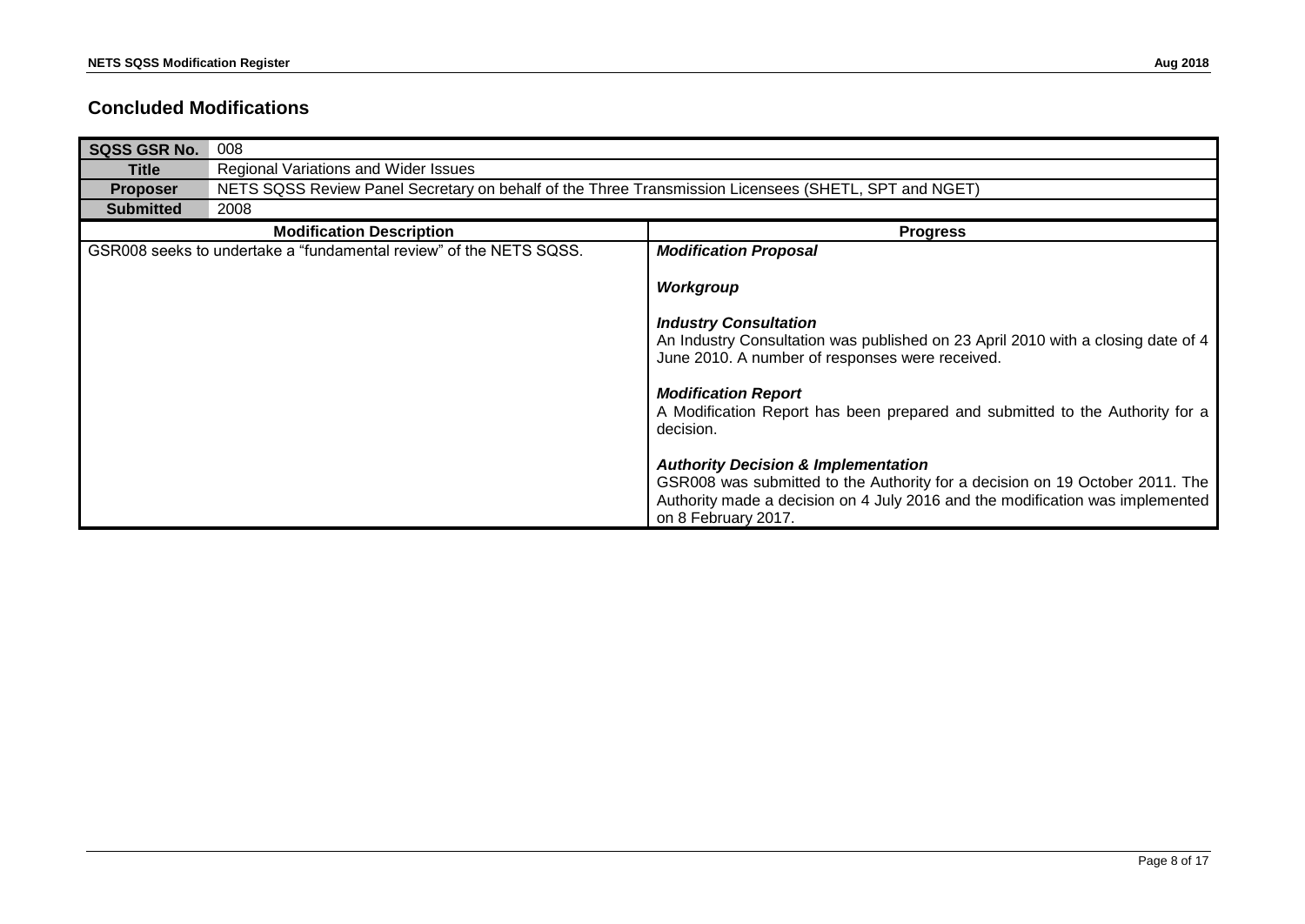| <b>SQSS GSR No.</b>             | 010                                                                                                                                                                                                                                                                                                                                                                                                                                                                                                                                                                                                                                                                                                                                                                                                                                                                                                                                                                                                                                                                                                                                                                                                                                                                                                                                                                                                                                                                                 |                                                                                                                                                                                                                                                                                                                                                                                                                                                                                                                                                                                                                                                                                                                                                                                                                                                                                                                                                                                                                                                                                                                                                                                                                                                                                      |
|---------------------------------|-------------------------------------------------------------------------------------------------------------------------------------------------------------------------------------------------------------------------------------------------------------------------------------------------------------------------------------------------------------------------------------------------------------------------------------------------------------------------------------------------------------------------------------------------------------------------------------------------------------------------------------------------------------------------------------------------------------------------------------------------------------------------------------------------------------------------------------------------------------------------------------------------------------------------------------------------------------------------------------------------------------------------------------------------------------------------------------------------------------------------------------------------------------------------------------------------------------------------------------------------------------------------------------------------------------------------------------------------------------------------------------------------------------------------------------------------------------------------------------|--------------------------------------------------------------------------------------------------------------------------------------------------------------------------------------------------------------------------------------------------------------------------------------------------------------------------------------------------------------------------------------------------------------------------------------------------------------------------------------------------------------------------------------------------------------------------------------------------------------------------------------------------------------------------------------------------------------------------------------------------------------------------------------------------------------------------------------------------------------------------------------------------------------------------------------------------------------------------------------------------------------------------------------------------------------------------------------------------------------------------------------------------------------------------------------------------------------------------------------------------------------------------------------|
| <b>Title</b>                    | Review of Onshore Generation Connection Criteria                                                                                                                                                                                                                                                                                                                                                                                                                                                                                                                                                                                                                                                                                                                                                                                                                                                                                                                                                                                                                                                                                                                                                                                                                                                                                                                                                                                                                                    |                                                                                                                                                                                                                                                                                                                                                                                                                                                                                                                                                                                                                                                                                                                                                                                                                                                                                                                                                                                                                                                                                                                                                                                                                                                                                      |
| <b>Proposer</b>                 | NETS SQSS Review Panel Secretary on behalf of the Three Transmission Licensees (SHETL, SPT and NGET)                                                                                                                                                                                                                                                                                                                                                                                                                                                                                                                                                                                                                                                                                                                                                                                                                                                                                                                                                                                                                                                                                                                                                                                                                                                                                                                                                                                |                                                                                                                                                                                                                                                                                                                                                                                                                                                                                                                                                                                                                                                                                                                                                                                                                                                                                                                                                                                                                                                                                                                                                                                                                                                                                      |
| <b>Submitted</b>                | 5 October 2010                                                                                                                                                                                                                                                                                                                                                                                                                                                                                                                                                                                                                                                                                                                                                                                                                                                                                                                                                                                                                                                                                                                                                                                                                                                                                                                                                                                                                                                                      |                                                                                                                                                                                                                                                                                                                                                                                                                                                                                                                                                                                                                                                                                                                                                                                                                                                                                                                                                                                                                                                                                                                                                                                                                                                                                      |
|                                 | <b>Modification Description</b>                                                                                                                                                                                                                                                                                                                                                                                                                                                                                                                                                                                                                                                                                                                                                                                                                                                                                                                                                                                                                                                                                                                                                                                                                                                                                                                                                                                                                                                     | <b>Progress</b>                                                                                                                                                                                                                                                                                                                                                                                                                                                                                                                                                                                                                                                                                                                                                                                                                                                                                                                                                                                                                                                                                                                                                                                                                                                                      |
| Generation Connection Criteria. | GSR010 was raised to continue the work of Workgroup 2 (WG2) of the<br>fundamental NETS SQSS Review (GSR008) which had been investigating<br>Presently the NETS SQSS specifies the same standard of connection for all<br>generators. However, customers can voluntarily opt for a less robust connection<br>if they consider the financial implications of doing so to be favourable, providing<br>they do not adversely affect other users.<br>WG2 considered that providing a firm connection for a small intermittent<br>generator could be uneconomic but that such customers may be nervous to<br>accept a non-standard connection. WG2 therefore proposed a deterministic<br>methodology that specifies different minimum connection robustness for<br>different generator capacities and source-fuel load factors. It was proposed that<br>all tiers of connection would be adequate for the full capacity of generation<br>during system intact conditions but that the different tiers would provide varying<br>levels of capacity following different types of faults. The connection standard<br>would be both a default design and a minimum standard - customers could<br>voluntarily opt for a more robust connection but could not opt for a less robust<br>connection. In other words, a small intermittent generator could still opt to<br>'upgrade' to a firm connection but a large base load generator could not<br>'downgrade' to a lower connection standard. | <b>Modification Proposal</b><br>The Modification Proposal was proposed at the Industry Workshop on 5 October<br>2010 where the NETS SQSS Review Panel determined that the Modification<br>Proposal will progress to a Workgroup.<br>Workgroup<br>The NETS SQSS Review Panel determined that a Workgroup was required to<br>investigate the issues around Onshore Generation Connection Criteria. The<br>Terms of Reference have been agreed by the NETS SQSS Review Panel and<br>the first Workgroup meeting took place in February 2011.<br><b>Industry Consultation</b><br>An Industry Consultation was published on 18 June 2012 with a closing date of<br>17 August 2012. Three responses were received (E.ON, International Power and<br>SHETL).<br><b>Modification Report</b><br>The decision was taken at the 1 April 2015 NETS SQSS Review Panel that a<br>Guidance Note shall formally replace any official submission to the Authority to<br>request a change to the NETS SQSS.<br><b>Authority Decision &amp; Implementation</b><br>The Guidance Note negates the need for a change to the NETS SQSS and<br>therefore no Authority decision is required. GSR010: Review of Onshore Entry<br>Criteria is therefore considered as concluded and closed and shall be removed |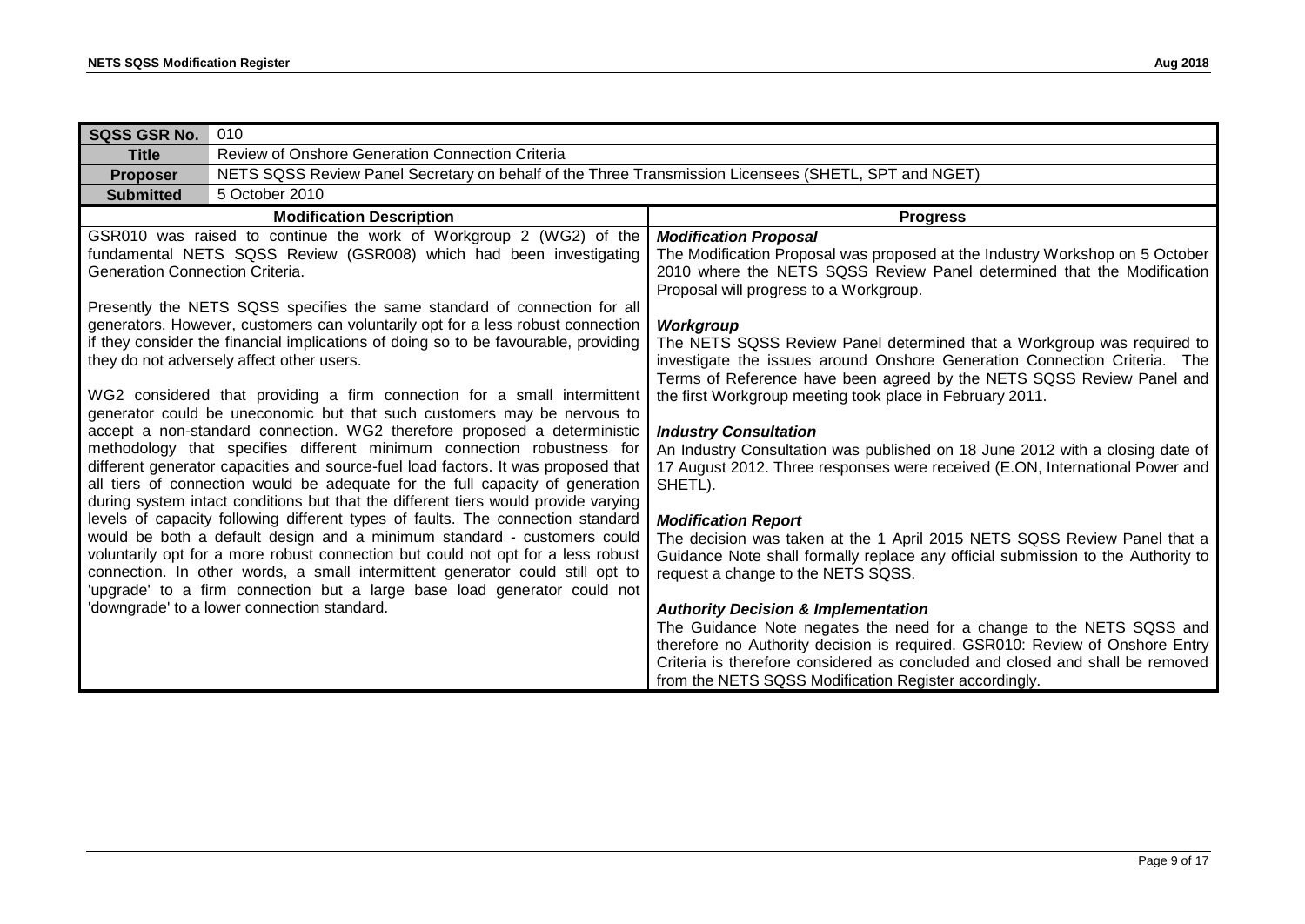| SQSS GSR No.                                                                                                                                                                                                                                                                                                                                                                                                                                                                           | 011                                                                                                  |                                                                                                                                                                                                                                                                                                                                                                                                                                                                                                                                                                |
|----------------------------------------------------------------------------------------------------------------------------------------------------------------------------------------------------------------------------------------------------------------------------------------------------------------------------------------------------------------------------------------------------------------------------------------------------------------------------------------|------------------------------------------------------------------------------------------------------|----------------------------------------------------------------------------------------------------------------------------------------------------------------------------------------------------------------------------------------------------------------------------------------------------------------------------------------------------------------------------------------------------------------------------------------------------------------------------------------------------------------------------------------------------------------|
| <b>Title</b>                                                                                                                                                                                                                                                                                                                                                                                                                                                                           | <b>Review of Offshore Networks</b>                                                                   |                                                                                                                                                                                                                                                                                                                                                                                                                                                                                                                                                                |
| <b>Proposer</b>                                                                                                                                                                                                                                                                                                                                                                                                                                                                        | NETS SQSS Review Panel Secretary on behalf of the Three Transmission Licensees (SHETL, SPT and NGET) |                                                                                                                                                                                                                                                                                                                                                                                                                                                                                                                                                                |
| <b>Submitted</b>                                                                                                                                                                                                                                                                                                                                                                                                                                                                       | 5 October 2010                                                                                       |                                                                                                                                                                                                                                                                                                                                                                                                                                                                                                                                                                |
|                                                                                                                                                                                                                                                                                                                                                                                                                                                                                        | <b>Modification Description</b>                                                                      | <b>Progress</b>                                                                                                                                                                                                                                                                                                                                                                                                                                                                                                                                                |
| GSR011 was raised to develop NETS SQSS criteria applicable to interconnected<br>offshore networks.<br>The current standards provide criteria for radially connected windfarms.<br>However, there is a need for criteria to guide the cost-effective development of<br>interconnected offshore transmission networks suitable for connecting very large<br>wind farms (>1500MW), located far from shore (100-300km), such as those<br>proposed in the Crown Estate's Round 3 programme. |                                                                                                      | <b>Modification Proposal</b><br>The Modification Proposal was proposed at the Industry Workshop on 5 October<br>2010 where the NETS SQSS Review Panel determined that the Modification<br>Proposal will progress to a Workgroup.<br>Workgroup<br>The NETS SQSS Review Panel determined that a Workgroup was required to<br>investigate the issues around NETS SQSS criteria applicable to interconnected<br>offshore networks. The Terms of Reference have been agreed by the NETS<br>SQSS Review Panel and the first Workgroup meeting took place in February |
|                                                                                                                                                                                                                                                                                                                                                                                                                                                                                        |                                                                                                      | 2011.<br><b>Industry Consultation</b><br>An Industry Consultation was published on 6 August 2012 with a closing date of<br>1 October 2012. No responses were received, although subsequent discussion<br>with the Authority produced queries which have been worked through ahead of<br>the submission of the Modification Report.                                                                                                                                                                                                                             |
|                                                                                                                                                                                                                                                                                                                                                                                                                                                                                        |                                                                                                      | <b>Modification Report</b><br>A revised Modification Report, addressing the queries raised by the Authority,<br>was submitted on 15 May 2013. Further queries were subsequently raised and<br>these continue to be worked through.                                                                                                                                                                                                                                                                                                                             |
|                                                                                                                                                                                                                                                                                                                                                                                                                                                                                        |                                                                                                      | <b>Authority Decision &amp; Implementation</b><br>GSR011 was formally re-submitted to the Authority for a decision on 18 August<br>2014. The Authority made a decision on 4 July 2016 and the modification was<br>implemented on 8 February 2017.                                                                                                                                                                                                                                                                                                              |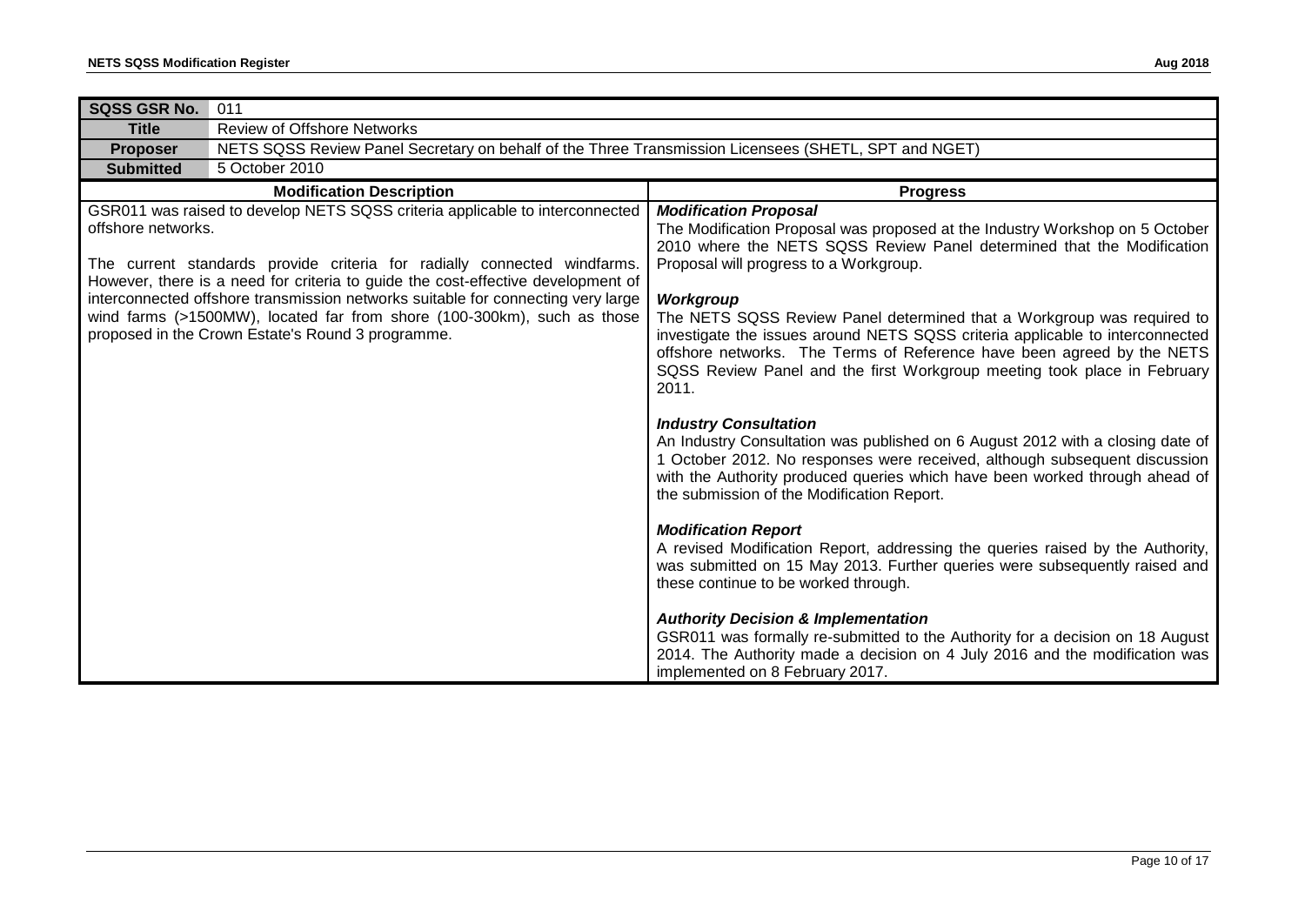| <b>SQSS GSR No.</b>                                     | 012                                                                                                                                                                                                                                                                                                                                                                                                                                                                                                                                                                         |                                                                                                                                                                                                                                                                                                                                                                                                                                                                                                                                                                                                                                                                                                                                                                                                                                                                                                                                                                      |  |
|---------------------------------------------------------|-----------------------------------------------------------------------------------------------------------------------------------------------------------------------------------------------------------------------------------------------------------------------------------------------------------------------------------------------------------------------------------------------------------------------------------------------------------------------------------------------------------------------------------------------------------------------------|----------------------------------------------------------------------------------------------------------------------------------------------------------------------------------------------------------------------------------------------------------------------------------------------------------------------------------------------------------------------------------------------------------------------------------------------------------------------------------------------------------------------------------------------------------------------------------------------------------------------------------------------------------------------------------------------------------------------------------------------------------------------------------------------------------------------------------------------------------------------------------------------------------------------------------------------------------------------|--|
| <b>Title</b>                                            | Treatment of Interconnectors                                                                                                                                                                                                                                                                                                                                                                                                                                                                                                                                                |                                                                                                                                                                                                                                                                                                                                                                                                                                                                                                                                                                                                                                                                                                                                                                                                                                                                                                                                                                      |  |
| <b>Proposer</b>                                         | NETS SQSS Review Panel Secretary on behalf of the Three Transmission Licensees (SHETL, SPT and NGET)                                                                                                                                                                                                                                                                                                                                                                                                                                                                        |                                                                                                                                                                                                                                                                                                                                                                                                                                                                                                                                                                                                                                                                                                                                                                                                                                                                                                                                                                      |  |
| <b>Submitted</b>                                        | 5 October 2010                                                                                                                                                                                                                                                                                                                                                                                                                                                                                                                                                              |                                                                                                                                                                                                                                                                                                                                                                                                                                                                                                                                                                                                                                                                                                                                                                                                                                                                                                                                                                      |  |
|                                                         | <b>Modification Description</b>                                                                                                                                                                                                                                                                                                                                                                                                                                                                                                                                             | <b>Progress</b>                                                                                                                                                                                                                                                                                                                                                                                                                                                                                                                                                                                                                                                                                                                                                                                                                                                                                                                                                      |  |
| within the NETS SQSS.<br>avoid constraining generation. | GSR012 was raised to consider the appropriate treatment of interconnectors<br>There are significant new interconnections to external systems currently under<br>construction and more are planned. Interconnectors can result in large changes<br>in flows within short timescales across the transmission system. It is therefore<br>important to understand the implications and means of managing greater<br>interconnection and market coupling with other European nations, including the<br>extent to which interconnector flow can be relied upon to meet demand and | <b>Modification Proposal</b><br>The Modification Proposal was proposed at the Industry Workshop on 5 October<br>2010 where the NETS SQSS Review Panel determined that the Modification<br>Proposal will progress to a Workgroup.<br>Workgroup<br>The NETS SQSS Review Panel determined that a Workgroup was required to<br>investigate the issues around the treatment of interconnectors within the NETS<br>SQSS. The Terms of Reference were agreed by the NETS SQSS Review Panel<br>and the first Workgroup meeting took place in March 2011.<br>The Workgroup experienced difficulties with obtaining report data and changes<br>in personnel which led to the Workgroup being formally re-established and re-<br>started with new Workgroup leads.<br><b>Withdrawal</b><br>The Proposer decided to withdraw this Modification on 09 May 2018. They<br>explained that certain elements of this will be captured and encompassed within<br>GSR022 going forwards. |  |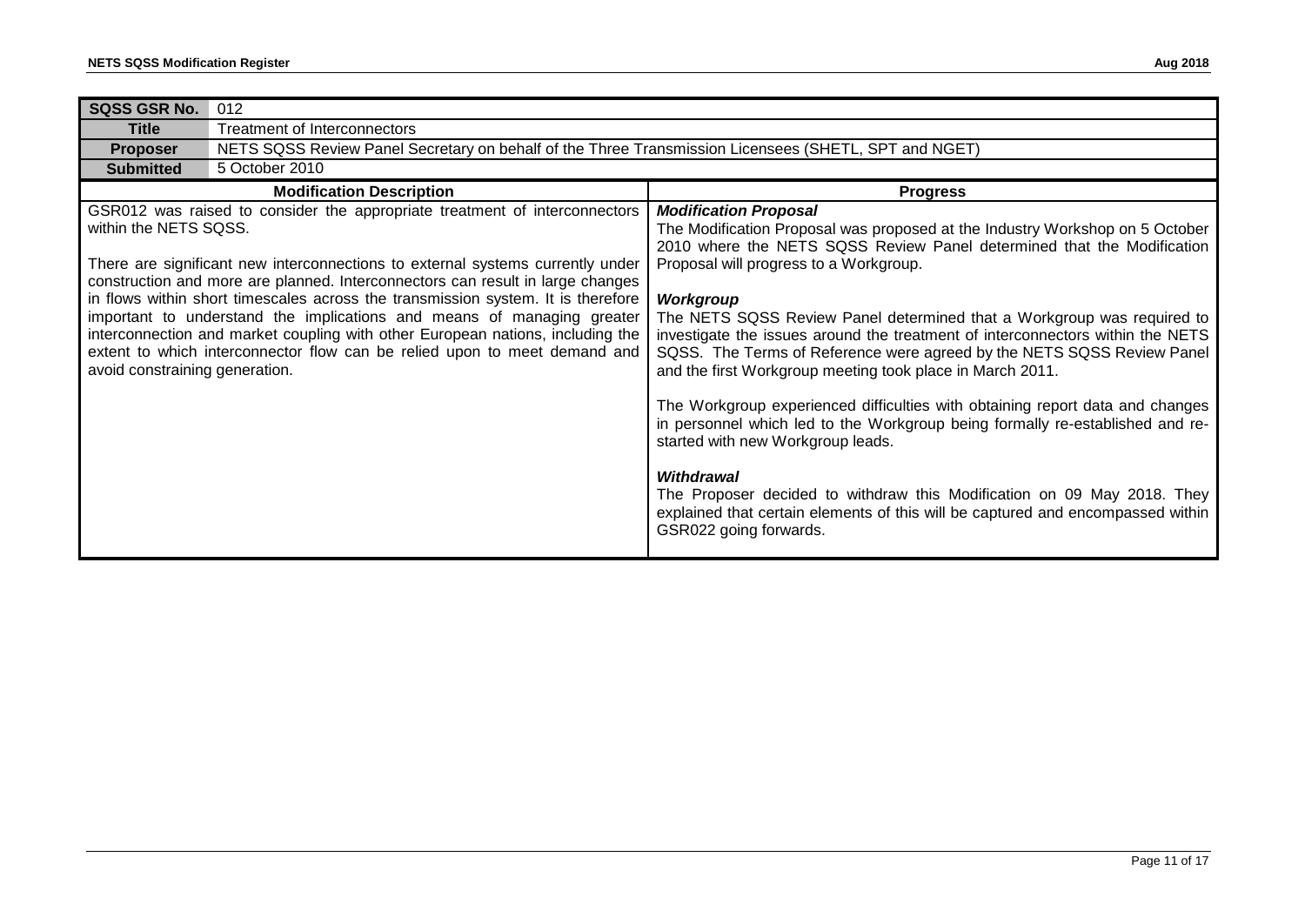| SQSS GSR No.     | 014                                                                                                                                                                                                                                                                                                                          |                                                                                                                                                                                                                                                                                                                                                                                                                                                                   |
|------------------|------------------------------------------------------------------------------------------------------------------------------------------------------------------------------------------------------------------------------------------------------------------------------------------------------------------------------|-------------------------------------------------------------------------------------------------------------------------------------------------------------------------------------------------------------------------------------------------------------------------------------------------------------------------------------------------------------------------------------------------------------------------------------------------------------------|
| <b>Title</b>     | <b>Offshore Transformer Requirements</b>                                                                                                                                                                                                                                                                                     |                                                                                                                                                                                                                                                                                                                                                                                                                                                                   |
| Proposer         | John Zammit-Haber (NGET)                                                                                                                                                                                                                                                                                                     |                                                                                                                                                                                                                                                                                                                                                                                                                                                                   |
| <b>Submitted</b> | 19 November 2012                                                                                                                                                                                                                                                                                                             |                                                                                                                                                                                                                                                                                                                                                                                                                                                                   |
|                  | <b>Modification Description</b>                                                                                                                                                                                                                                                                                              | <b>Progress</b>                                                                                                                                                                                                                                                                                                                                                                                                                                                   |
|                  | GSR014 was raised to investigate whether the current requirements for two<br>transformers and two substation bays where offshore cables connect to the<br>onshore transmission system is necessary or whether two transformers connected<br>to a single bay or even a single transformer and single bay would be sufficient. | <b>Modification Proposal</b><br>The Modification Proposal was proposed at the NETS SQSS Review Panel<br>meeting on 19 November 2012 where the NETS SQSS Review Panel<br>determined that the Modification Proposal will progress to a Workgroup.                                                                                                                                                                                                                   |
|                  |                                                                                                                                                                                                                                                                                                                              | Workgroup<br>The NETS SQSS Review Panel determined that a Workgroup was required to<br>investigate whether to amend the requirement for two transformers and two<br>substation bays where offshore cables connect to the onshore transmission<br>system. The Terms of Reference have been agreed by the NETS SQSS Review<br>Panel and a Workgroup has been established. The Workgroup Report has since<br>been approved at the April 2014 NETS SQSS Review Panel. |
|                  |                                                                                                                                                                                                                                                                                                                              | <b>Industry Consultation</b><br>An Industry Consultation was published on 13 October 2014 with a closing date<br>of 14 November 2014. Five responses were received (Blue Transmission,<br>DONG Energy, Scottish Power Renewables, Statkraft and National Grid<br>Electricity Transmission).                                                                                                                                                                       |
|                  |                                                                                                                                                                                                                                                                                                                              | <b>Modification Report</b><br>A Modification Report was presented to the 5 August 2015 NETS SQSS Review<br>Panel. It was agreed that this should now be submitted to the Authority.                                                                                                                                                                                                                                                                               |
|                  |                                                                                                                                                                                                                                                                                                                              | The Modification Report was well developed and almost complete however,<br>there were a number of small changes to be made prior to its submission. Due<br>to change of personnel the changes are still outstanding and the Report has not<br>been submitted to the Authority.                                                                                                                                                                                    |
|                  |                                                                                                                                                                                                                                                                                                                              | The Authority has advised that due to 2 years passing since the CBA was<br>completed; a new CBA would be required before the modification could be<br>submitted for decision.                                                                                                                                                                                                                                                                                     |
|                  |                                                                                                                                                                                                                                                                                                                              | <b>Withdrawal</b><br>The SQSS Review Panel voted to withdraw this Modification on 14 June 2017.                                                                                                                                                                                                                                                                                                                                                                   |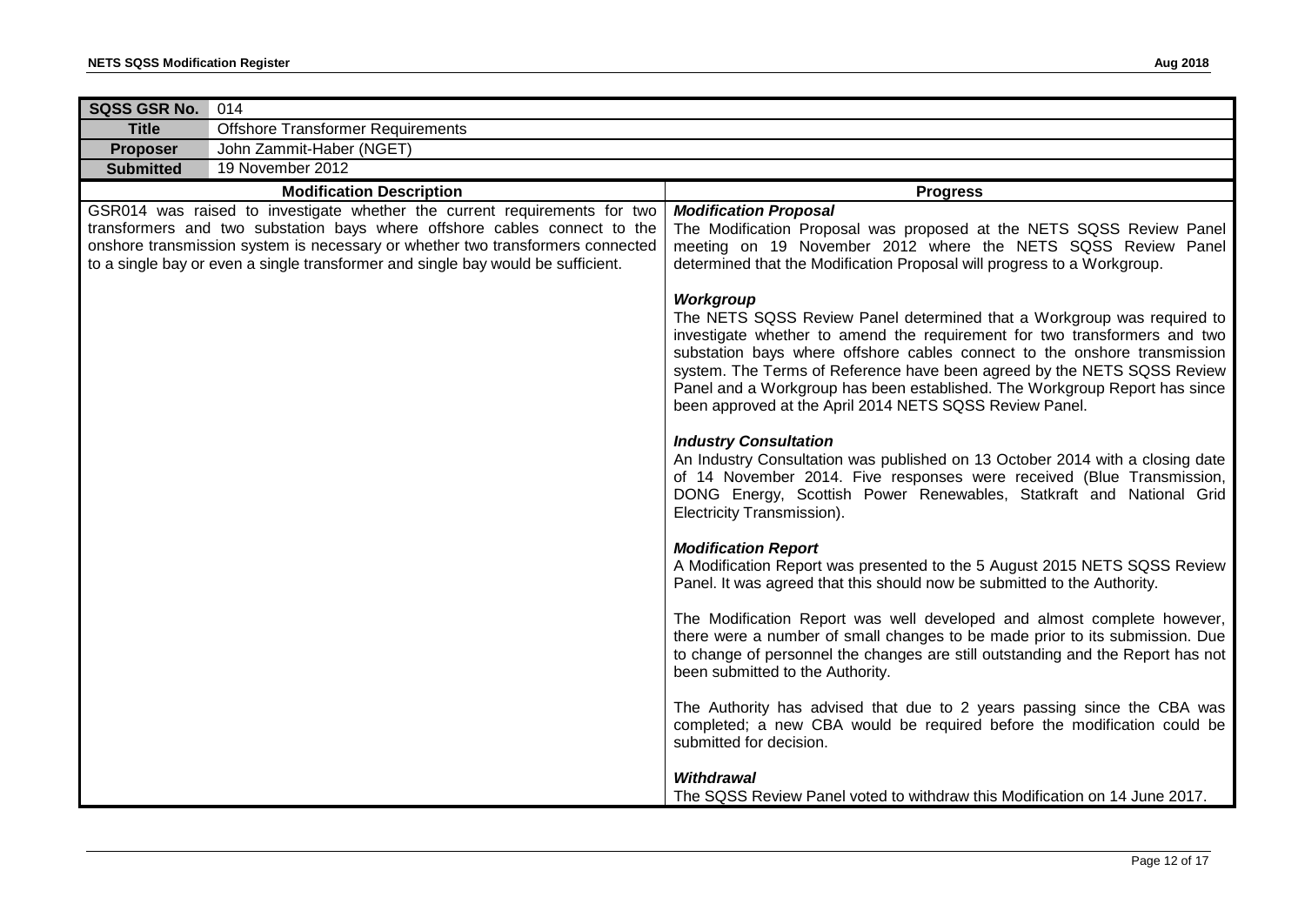| SQSS GSR No.<br>015     |                                                                                                                                                                                                                                                                                                                                                                                                                                                                                          |                                                                                                                                                                                                                                                                                                                                                                                                                                                                                                                                                                                                                                                                                                                                                                                                                                                                                                                                                                                                                                                                                                                                                                                                                                                                                                                                                                                                                                                                                                                                                                                                                        |
|-------------------------|------------------------------------------------------------------------------------------------------------------------------------------------------------------------------------------------------------------------------------------------------------------------------------------------------------------------------------------------------------------------------------------------------------------------------------------------------------------------------------------|------------------------------------------------------------------------------------------------------------------------------------------------------------------------------------------------------------------------------------------------------------------------------------------------------------------------------------------------------------------------------------------------------------------------------------------------------------------------------------------------------------------------------------------------------------------------------------------------------------------------------------------------------------------------------------------------------------------------------------------------------------------------------------------------------------------------------------------------------------------------------------------------------------------------------------------------------------------------------------------------------------------------------------------------------------------------------------------------------------------------------------------------------------------------------------------------------------------------------------------------------------------------------------------------------------------------------------------------------------------------------------------------------------------------------------------------------------------------------------------------------------------------------------------------------------------------------------------------------------------------|
| <b>Title</b>            | Normal Infeed Loss Risk                                                                                                                                                                                                                                                                                                                                                                                                                                                                  |                                                                                                                                                                                                                                                                                                                                                                                                                                                                                                                                                                                                                                                                                                                                                                                                                                                                                                                                                                                                                                                                                                                                                                                                                                                                                                                                                                                                                                                                                                                                                                                                                        |
| <b>Proposer</b>         | Graham Stein (NGET)                                                                                                                                                                                                                                                                                                                                                                                                                                                                      |                                                                                                                                                                                                                                                                                                                                                                                                                                                                                                                                                                                                                                                                                                                                                                                                                                                                                                                                                                                                                                                                                                                                                                                                                                                                                                                                                                                                                                                                                                                                                                                                                        |
| <b>Submitted</b>        | 27 May 2013                                                                                                                                                                                                                                                                                                                                                                                                                                                                              |                                                                                                                                                                                                                                                                                                                                                                                                                                                                                                                                                                                                                                                                                                                                                                                                                                                                                                                                                                                                                                                                                                                                                                                                                                                                                                                                                                                                                                                                                                                                                                                                                        |
|                         | <b>Modification Description</b>                                                                                                                                                                                                                                                                                                                                                                                                                                                          | <b>Progress</b>                                                                                                                                                                                                                                                                                                                                                                                                                                                                                                                                                                                                                                                                                                                                                                                                                                                                                                                                                                                                                                                                                                                                                                                                                                                                                                                                                                                                                                                                                                                                                                                                        |
| deviation below 49.5Hz. | GSR015 was raised to amend the GSR007 requirement to contain a loss of up<br>to 1320MW to the normal infeed loss criteria of -0.5Hz in operational timescales<br>from 1 April 2014 onwards, without restricting new connection activity.<br>The proposed change would therefore avoid an increase in costs incurred to<br>procure additional frequency response. If the change is not made, these costs<br>will be incurred in the absence of any actual change in the risk of frequency | <b>Modification Proposal</b><br>The Modification Proposal was proposed at the NETS SQSS Review Panel<br>meeting on 5 June 2013. Further comment was invited from NETS SQSS<br>Review Panel Members. It was agreed that the Modification Proposal will not<br>progress to a Workgroup but straight to Industry Consultation.<br>Workgroup<br>A Workgroup was not established for GSR015.<br><b>Industry Consultation</b><br>An Industry Consultation was published on 11 November 2013 with a closing<br>date of 6 December 2013. Three responses were received (EDF Energy,<br>National Grid Electricity Transmission and Scottish and Southern Energy).<br><b>Modification Report</b><br>A Modification Report that summarises the Industry Consultation responses has<br>been produced and submitted to the Authority for a decision.<br><b>Authority Decision &amp; Implementation</b><br>GSR015 was initially submitted to the Authority for a decision on 10 March 2014.<br>The Authority responded with a number of questions. These were addressed<br>and GSR015 was formally re-submitted to the Authority for a decision on 13<br>August 2014. The Authority approved GSR015 on 3 December 2014. However,<br>for these changes to take effect, the Authority will need to modify the electricity<br>transmission licenses so that they refer to the new version of the NETS SQSS.<br>Since this modification is not considered to be time-critical, the Authority has not<br>yet issued a statutory consultation to modify the licenses. The Authority will do<br>this at an appropriate stage in the future. |
|                         |                                                                                                                                                                                                                                                                                                                                                                                                                                                                                          | The Authority made a decision to implement this modification alongside GSR008<br>and GSR011 on 8 February 2017.                                                                                                                                                                                                                                                                                                                                                                                                                                                                                                                                                                                                                                                                                                                                                                                                                                                                                                                                                                                                                                                                                                                                                                                                                                                                                                                                                                                                                                                                                                        |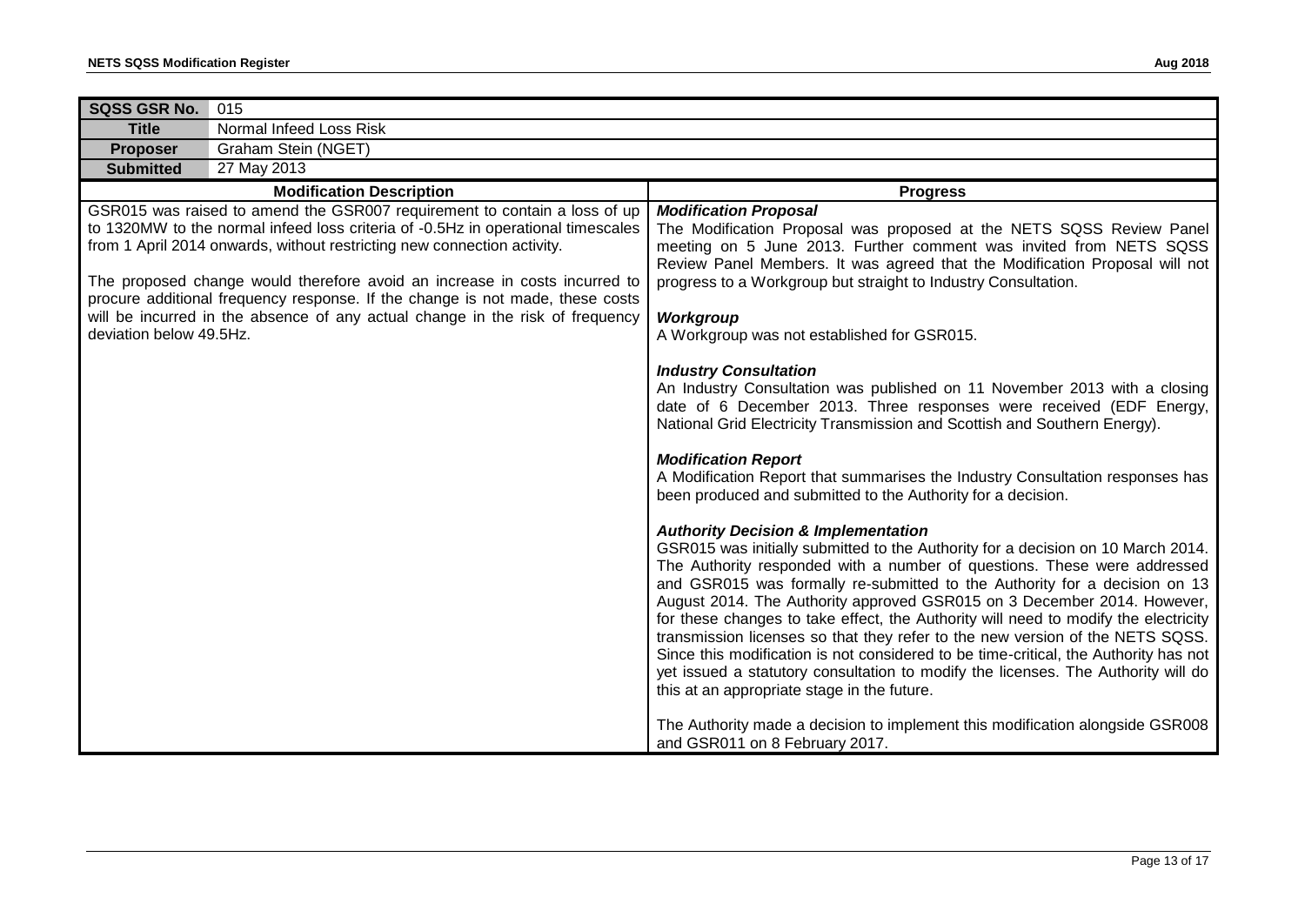| SQSS GSR No.                                                                                                                                                                                                                                                                                                                                                                                                                                                                                         | 017                                                  |                                                                                                                                                                                                                                                                                                                          |
|------------------------------------------------------------------------------------------------------------------------------------------------------------------------------------------------------------------------------------------------------------------------------------------------------------------------------------------------------------------------------------------------------------------------------------------------------------------------------------------------------|------------------------------------------------------|--------------------------------------------------------------------------------------------------------------------------------------------------------------------------------------------------------------------------------------------------------------------------------------------------------------------------|
| <b>Title</b>                                                                                                                                                                                                                                                                                                                                                                                                                                                                                         | Treatment of Switch Faults in Operational Timescales |                                                                                                                                                                                                                                                                                                                          |
| <b>Proposer</b>                                                                                                                                                                                                                                                                                                                                                                                                                                                                                      | Ben Marshall (NGET)                                  |                                                                                                                                                                                                                                                                                                                          |
| <b>Submitted</b>                                                                                                                                                                                                                                                                                                                                                                                                                                                                                     | 5 February 2014                                      |                                                                                                                                                                                                                                                                                                                          |
| <b>Modification Description</b>                                                                                                                                                                                                                                                                                                                                                                                                                                                                      |                                                      | <b>Progress</b>                                                                                                                                                                                                                                                                                                          |
| Under the current version of the NETS SQSS, switch faults are secured for new<br>generation connections but only with respect to limiting the loss of power infeed<br>to the infrequent infeed loss risk. Switch faults can potentially cause wider<br>system issues such as instability, system splits, cascade tripping and voltage<br>collapse depending on the substation at which they occur, the network running<br>arrangement and the generation and demand levels at the time of the fault. |                                                      | <b>Modification Proposal</b><br>The Modification Proposal was proposed at the NETS SQSS Review Panel<br>meeting on 5 February 2014 where the NETS SQSS Review Panel determined<br>that the Modification Proposal will progress to a Workgroup, subject to<br>ratification of the Terms of Reference.<br><b>Workgroup</b> |
| GSR017 will therefore undertake a review of the current NETS SQSS and will<br>determine the need case for securing against the above challenges in the event<br>of switch faults in operational timescales.                                                                                                                                                                                                                                                                                          |                                                      | The NETS SQSS Review Panel determined that a Workgroup was required to<br>investigate these issues. The Terms of Reference have been agreed by the<br>NETS SQSS Review Panel and a Workgroup has been established.                                                                                                       |
|                                                                                                                                                                                                                                                                                                                                                                                                                                                                                                      |                                                      | Due to the complex issues this Workgroup is investigating, they are not expected<br>to report back to the NETS SQSS Review Panel in 2015. A withdrawal paper<br>was submitted to Panel on 8 February 2017 and subsequently this Modification<br>has been withdrawn.                                                      |
|                                                                                                                                                                                                                                                                                                                                                                                                                                                                                                      |                                                      | <b>Industry Consultation</b><br>GSR017 did not progress to this stage.                                                                                                                                                                                                                                                   |
|                                                                                                                                                                                                                                                                                                                                                                                                                                                                                                      |                                                      | <b>Modification Report</b><br>GSR017 did not progress to this stage.                                                                                                                                                                                                                                                     |
|                                                                                                                                                                                                                                                                                                                                                                                                                                                                                                      |                                                      | <b>Authority Decision &amp; Implementation</b><br>GSR017 did not progress to this stage.                                                                                                                                                                                                                                 |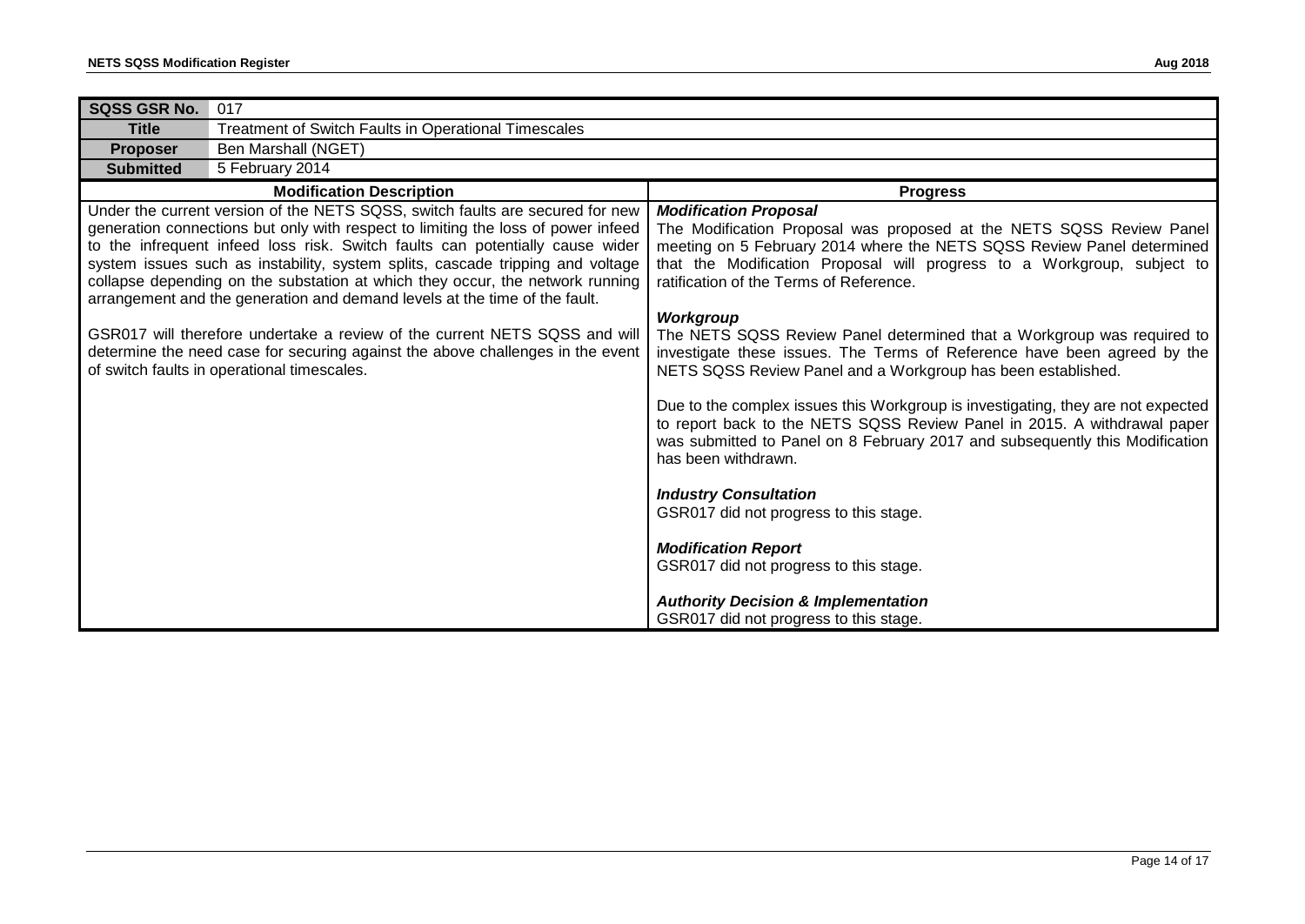| <b>SQSS GSR No.</b>                                                                                                                                                                                                                                                                                                                                                                                                                                                                                                                                                                                                                                                                                                                                                                                                                                            | 019                                            |                                                                                                                                                                                                                                                                                                                                                                                                                                                                                                                                                                                                                                       |
|----------------------------------------------------------------------------------------------------------------------------------------------------------------------------------------------------------------------------------------------------------------------------------------------------------------------------------------------------------------------------------------------------------------------------------------------------------------------------------------------------------------------------------------------------------------------------------------------------------------------------------------------------------------------------------------------------------------------------------------------------------------------------------------------------------------------------------------------------------------|------------------------------------------------|---------------------------------------------------------------------------------------------------------------------------------------------------------------------------------------------------------------------------------------------------------------------------------------------------------------------------------------------------------------------------------------------------------------------------------------------------------------------------------------------------------------------------------------------------------------------------------------------------------------------------------------|
| <b>Title</b>                                                                                                                                                                                                                                                                                                                                                                                                                                                                                                                                                                                                                                                                                                                                                                                                                                                   | Review of Chapter 7 Double Busbar Requirements |                                                                                                                                                                                                                                                                                                                                                                                                                                                                                                                                                                                                                                       |
| <b>Proposer</b>                                                                                                                                                                                                                                                                                                                                                                                                                                                                                                                                                                                                                                                                                                                                                                                                                                                | Gareth Parker (DONG Energy)                    |                                                                                                                                                                                                                                                                                                                                                                                                                                                                                                                                                                                                                                       |
| <b>Submitted</b>                                                                                                                                                                                                                                                                                                                                                                                                                                                                                                                                                                                                                                                                                                                                                                                                                                               | 2 April 2014                                   |                                                                                                                                                                                                                                                                                                                                                                                                                                                                                                                                                                                                                                       |
| <b>Modification Description</b>                                                                                                                                                                                                                                                                                                                                                                                                                                                                                                                                                                                                                                                                                                                                                                                                                                |                                                | <b>Progress</b>                                                                                                                                                                                                                                                                                                                                                                                                                                                                                                                                                                                                                       |
| DONG Energy suggests that current interpretation of the NETS SQSS mandates<br>the use of a double busbar (or equivalent) arrangement for the first onshore<br>substation for offshore transmission system connections. However, a cost<br>benefit analysis (CBA) performed by DONG Energy aims to demonstrate that<br>this requirement is not the most economic and efficient solution for all offshore<br>wind-farm connections. DONG Energy therefore proposes that this interpretation<br>within the NETS SQSS for the need to have double busbar substation<br>arrangements is addressed and subject to NETS SQSS Review Panel<br>assessment, this deterministic requirement be removed if no net benefit can be<br>demonstrated for this configuration of switchgear when considering the specific<br>characteristics of offshore generation connections. |                                                | <b>Modification Proposal</b><br>The Modification Proposal was proposed at the NETS SQSS Review Panel<br>meeting on 2 April 2014 where the NETS SQSS Review Panel determined that<br>the Modification Proposal required further consideration at a dedicated<br>Workshop that was scheduled for 23 May 2014.<br><b>Workgroup</b><br>Following this Workshop, the NETS SQSS Review Panel determined that a<br>Workgroup was required to investigate these issues further. The Terms of<br>Reference were approved at the 4 June 2014 NETS SQSS Review Panel and a<br>Workgroup has been established.                                    |
|                                                                                                                                                                                                                                                                                                                                                                                                                                                                                                                                                                                                                                                                                                                                                                                                                                                                |                                                | Following a review at the Panel held on 5 October 2016 this this modification<br>was re-tabled for an update to be given at the next Panel meeting on 5<br>December 2016. The Panel voted to withdraw this Modification at the December<br>Panel meeting; this was communicated with DONG whom accepted the<br>withdrawal. A Paper has not been submitted. The Modification will either be<br>absorbed in the work around the Chapter 7 Review or withdrawn.<br>Withdrawal<br>The SQSS Review Panel voted to request withdrawal of this Modification on 14<br>June 2017. Consequently the Modification was withdrawn by the Proposer. |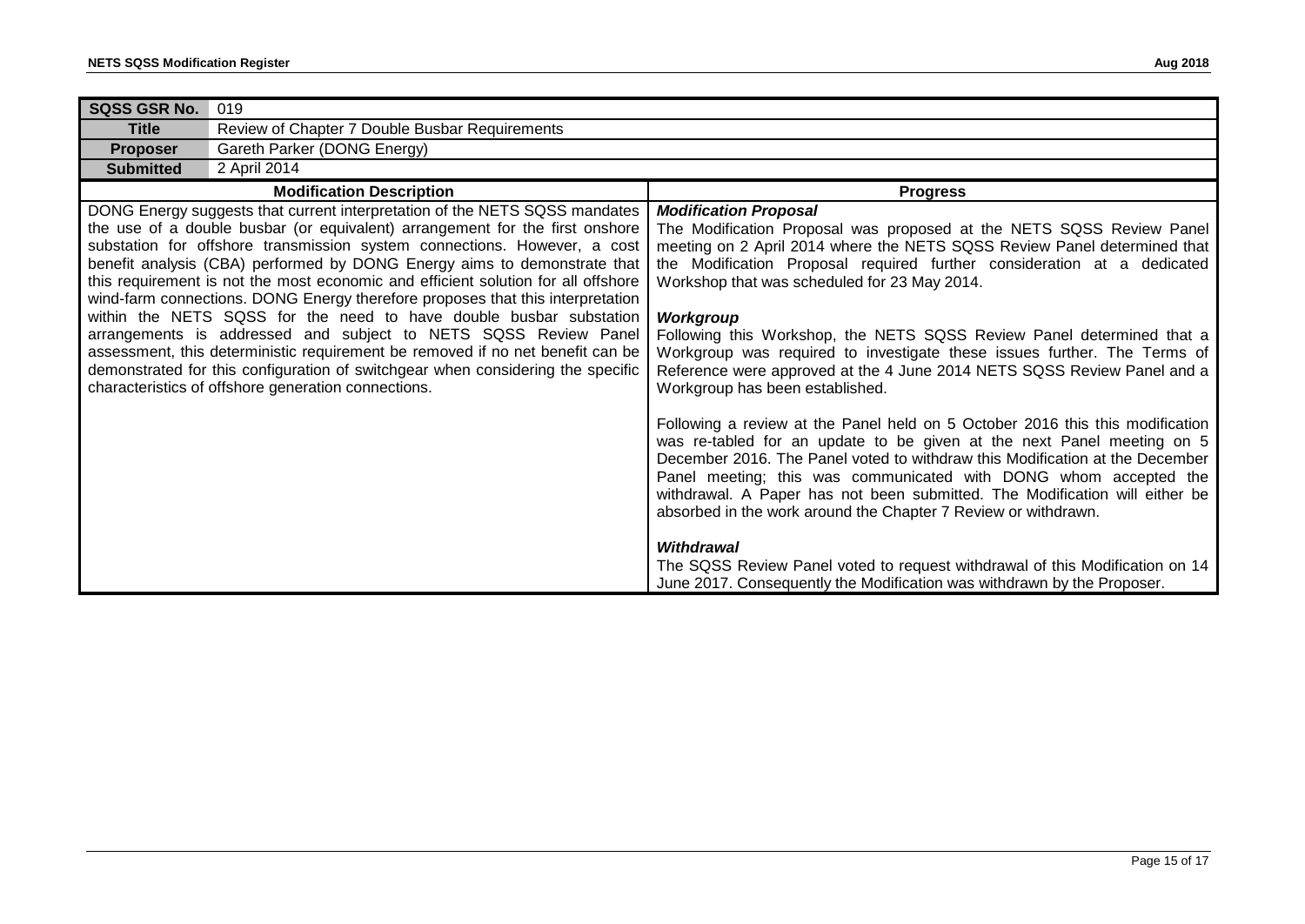| <b>SQSS GSR No.</b>                                                                                                                                                                                                                                                                                                                                                                                                                                                                                                                                                                                                                                                                                                    | 020                                                                                                           |                                                                                                                                                                                                                                                                                                                                                                                                                                                                                                                                                                                                     |  |
|------------------------------------------------------------------------------------------------------------------------------------------------------------------------------------------------------------------------------------------------------------------------------------------------------------------------------------------------------------------------------------------------------------------------------------------------------------------------------------------------------------------------------------------------------------------------------------------------------------------------------------------------------------------------------------------------------------------------|---------------------------------------------------------------------------------------------------------------|-----------------------------------------------------------------------------------------------------------------------------------------------------------------------------------------------------------------------------------------------------------------------------------------------------------------------------------------------------------------------------------------------------------------------------------------------------------------------------------------------------------------------------------------------------------------------------------------------------|--|
| <b>Title</b>                                                                                                                                                                                                                                                                                                                                                                                                                                                                                                                                                                                                                                                                                                           | Modification of Clause 7.8.1.1 to Allow Single Transformer Offshore Substations of Capacity Greater Than 90MW |                                                                                                                                                                                                                                                                                                                                                                                                                                                                                                                                                                                                     |  |
| <b>Proposer</b>                                                                                                                                                                                                                                                                                                                                                                                                                                                                                                                                                                                                                                                                                                        | <b>Nigel Platt (Siemens Power Transmission)</b>                                                               |                                                                                                                                                                                                                                                                                                                                                                                                                                                                                                                                                                                                     |  |
| 27 October 2014<br><b>Submitted</b>                                                                                                                                                                                                                                                                                                                                                                                                                                                                                                                                                                                                                                                                                    |                                                                                                               |                                                                                                                                                                                                                                                                                                                                                                                                                                                                                                                                                                                                     |  |
|                                                                                                                                                                                                                                                                                                                                                                                                                                                                                                                                                                                                                                                                                                                        | <b>Modification Description</b>                                                                               | <b>Progress</b>                                                                                                                                                                                                                                                                                                                                                                                                                                                                                                                                                                                     |  |
| Siemens, along with other manufacturers, are developing new systems to<br>provide lower cost export of offshore wind farm power to shore. A common<br>feature of these systems is the simplification of the offshore equipment and in<br>particular a reduction in the number of transformers on each offshore<br>installation. Siemens propose that current interpretation of the NETS SQSS<br>prevents the use of single transformer installations at power levels above 90MW<br>and that this is hampering the introduction of these lower cost solutions.<br>Siemens have therefore requested a review of the relevant sections of the NETS<br>SQSS to allow the compliant use of these new, lower cost solutions. |                                                                                                               | <b>Modification Proposal</b><br>The Modification Proposal was proposed at the NETS SQSS Review Panel<br>meeting on 3 December 2014 where the NETS SQSS Review Panel determined<br>that the Modification Proposal required further consideration and that a<br>Workgroup should be established.<br>Workgroup<br>The NETS SQSS Review Panel determined that a Workgroup was required to<br>investigate these issues. The Terms of Reference were approved at the 1 April<br>2015 NETS SQSS Review Panel and a Workgroup has been established. The<br>first Workgroup meeting was held on 5 June 2015. |  |
|                                                                                                                                                                                                                                                                                                                                                                                                                                                                                                                                                                                                                                                                                                                        |                                                                                                               | <b>Industry Consultation</b><br>GSR020 has not yet progressed to this stage.                                                                                                                                                                                                                                                                                                                                                                                                                                                                                                                        |  |
|                                                                                                                                                                                                                                                                                                                                                                                                                                                                                                                                                                                                                                                                                                                        |                                                                                                               | <b>Modification Report</b><br>The decision was taken at the 7 October 2015 NETS SQSS Review Panel that<br>an Open Letter and Guidance Note clarifying the relevant sections of the<br>standards shall formally replace any official submission to the Authority to<br>request a change to the NETS SQSS.                                                                                                                                                                                                                                                                                            |  |
|                                                                                                                                                                                                                                                                                                                                                                                                                                                                                                                                                                                                                                                                                                                        |                                                                                                               | <b>Authority Decision &amp; Implementation</b><br>The Open Letter and Guidance Note negates the need for a change to the NETS<br>SQSS and therefore no Authority decision is required. GSR020: Modification of<br>Clause 7.8.1.1 to Allow Single Transformer Offshore Substations of Capacity<br>Greater Than 90MW is therefore considered as concluded and closed and shall<br>be removed from the NETS SQSS Modification Register accordingly.                                                                                                                                                    |  |